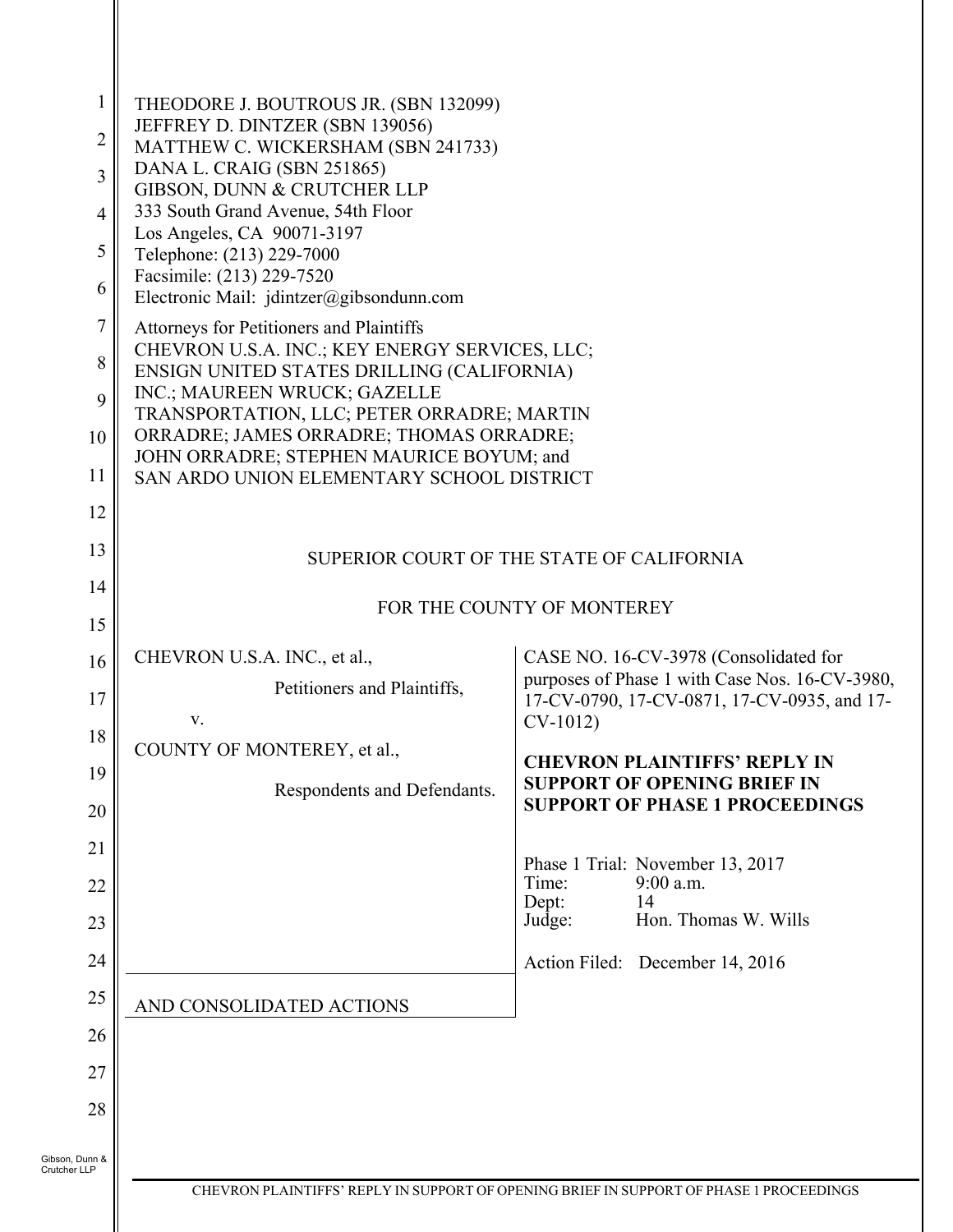| 1              |           | <b>TABLE OF CONTENTS</b>                                                      |      |
|----------------|-----------|-------------------------------------------------------------------------------|------|
| 2              |           |                                                                               | Page |
| 3<br>I.        |           |                                                                               |      |
| 4<br>II.       |           |                                                                               |      |
|                | <b>B.</b> |                                                                               |      |
|                |           | Measure Z Is Not a Proper Exercise of County Land Use Authority.  4<br>1.     |      |
|                |           | 2.<br>State Law Preempts Local Regulation of Subsurface Operations.  5        |      |
|                |           | 3.<br>Measure Z Bans Activity Permitted by State Authorities and is           |      |
|                |           | The Prohibitions on WST and Underground Injection Cannot Be<br>4.             |      |
|                | $C$ .     | Measure Z Unconstitutionally Takes Operator's Property Rights without         |      |
|                |           | Plaintiffs' Claims Are Ripe and Should Be Adjudicated By the Court.  13<br>1. |      |
|                |           | The County Cannot Avoid Liability by Desperate Attempts to Narrow<br>2.       |      |
| Ш.             |           |                                                                               |      |
|                |           |                                                                               |      |
|                |           |                                                                               |      |
|                |           |                                                                               |      |
|                |           |                                                                               |      |
|                |           |                                                                               |      |
|                |           |                                                                               |      |
|                |           |                                                                               |      |
|                |           |                                                                               |      |
|                |           |                                                                               |      |
|                |           |                                                                               |      |
|                |           |                                                                               |      |
| Gibson, Dunn & |           | $\mathbf{1}$                                                                  |      |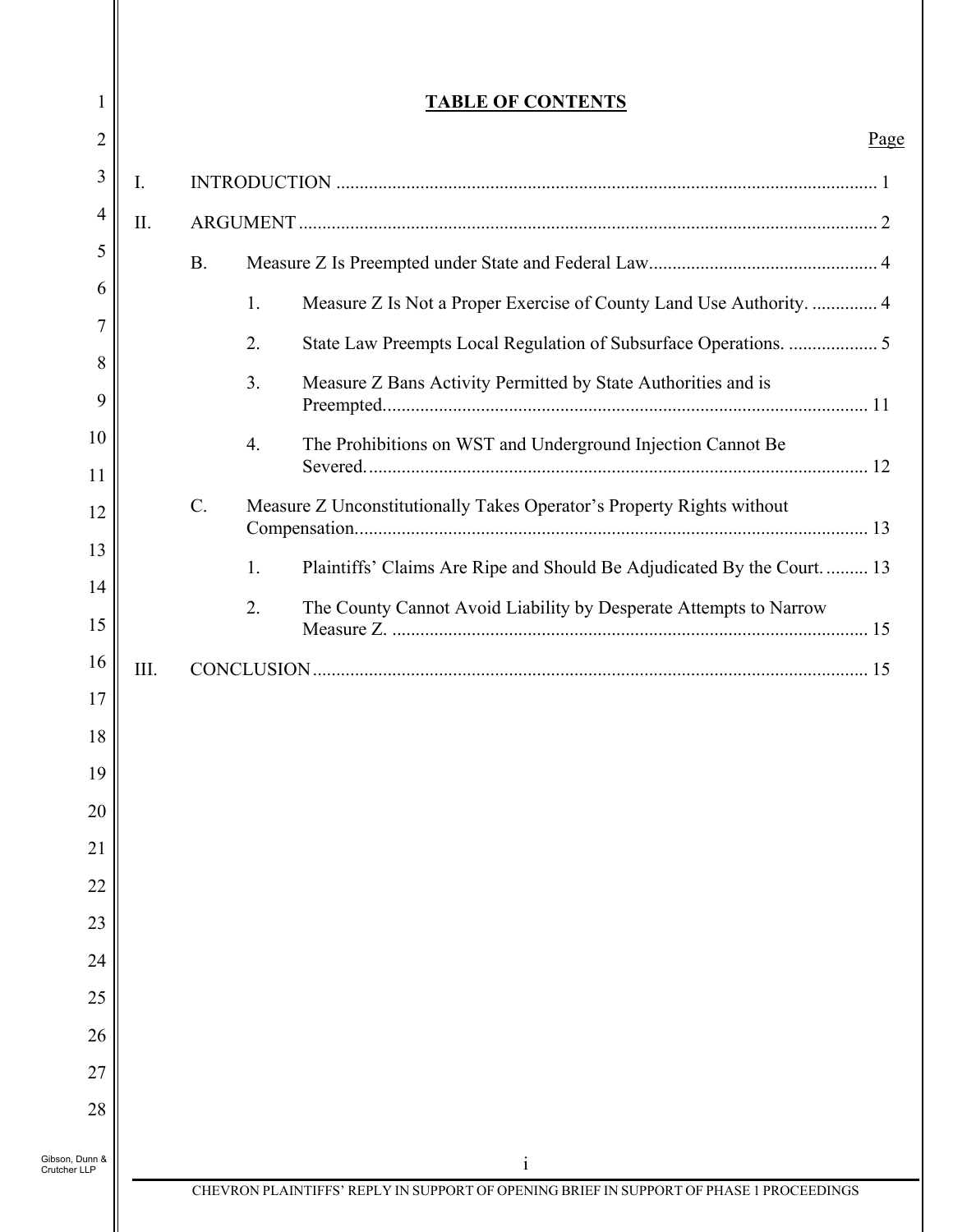# **TABLE OF AUTHORITIES**

1

| $\mathbf{r}$                   | TADLE OF AUTHONITIES                                                              |         |
|--------------------------------|-----------------------------------------------------------------------------------|---------|
| $\overline{2}$                 |                                                                                   | Page(s) |
| 3                              | Cases                                                                             |         |
| 4                              | Abelleira v. Dist. Ct. of App. (1941)                                             |         |
| 5<br>6                         | Beverly Oil Co. v. City of L.A. (1953)                                            |         |
| 7                              | Big Creek Lumber Co. v. Cnty. of Santa Cruz (2006)                                |         |
| 8                              |                                                                                   |         |
| 9                              | Birkenfeld v. City of Berkeley (1976)                                             |         |
| 10                             | Blue Circle Cement, Inc. v. Bd. of Cnty. Comrs. (10th Cir. 1994)                  |         |
| 11<br>12                       | Cal. Cannabis Coal. v. City of Upland (2017)                                      |         |
| 13                             | Calfarm Ins. Co. v. Deukmejian (1989)                                             |         |
| 14                             |                                                                                   |         |
| 15                             | City of Riverside v. Inland Empire Patients Health and Wellness Ctr., Inc. (2013) |         |
| 16                             | City of San Jose v. Operating Engineers Local Union No. 3 (2010)                  |         |
| 17<br>18                       | DaFonte v. Up-Right, Inc. (1992)                                                  |         |
| 19                             | Desert Turf Club v. Bd. of Sup'rs of Riverside Cnty. (1956)                       |         |
| 20                             | ENSCO, Inc. v. Dumas (8th Cir. 1986)                                              |         |
| 21                             |                                                                                   |         |
| 22                             | EQT Production Co. v. Wender (S.D.W.Va. 2016)                                     |         |
| 23<br>24                       | FCC v. Fox Television Stations, Inc. (2012)                                       |         |
| 25                             | <i>Fiscal v. City &amp; Cnty. of S.F.</i> $(2008)$                                |         |
| 26                             | <i>Friel v. Cnty. of L.A.</i> (1959)                                              |         |
| 27                             |                                                                                   |         |
| 28                             | Gerken v. Fair Political Practices Comm'n (1993)                                  |         |
| Gibson, Dunn &<br>Crutcher LLP | $\ddot{\mathbf{i}}$                                                               |         |

CHEVRON PLAINTIFFS' REPLY IN SUPPORT OF OPENING BRIEF IN SUPPORT OF PHASE 1 PROCEEDINGS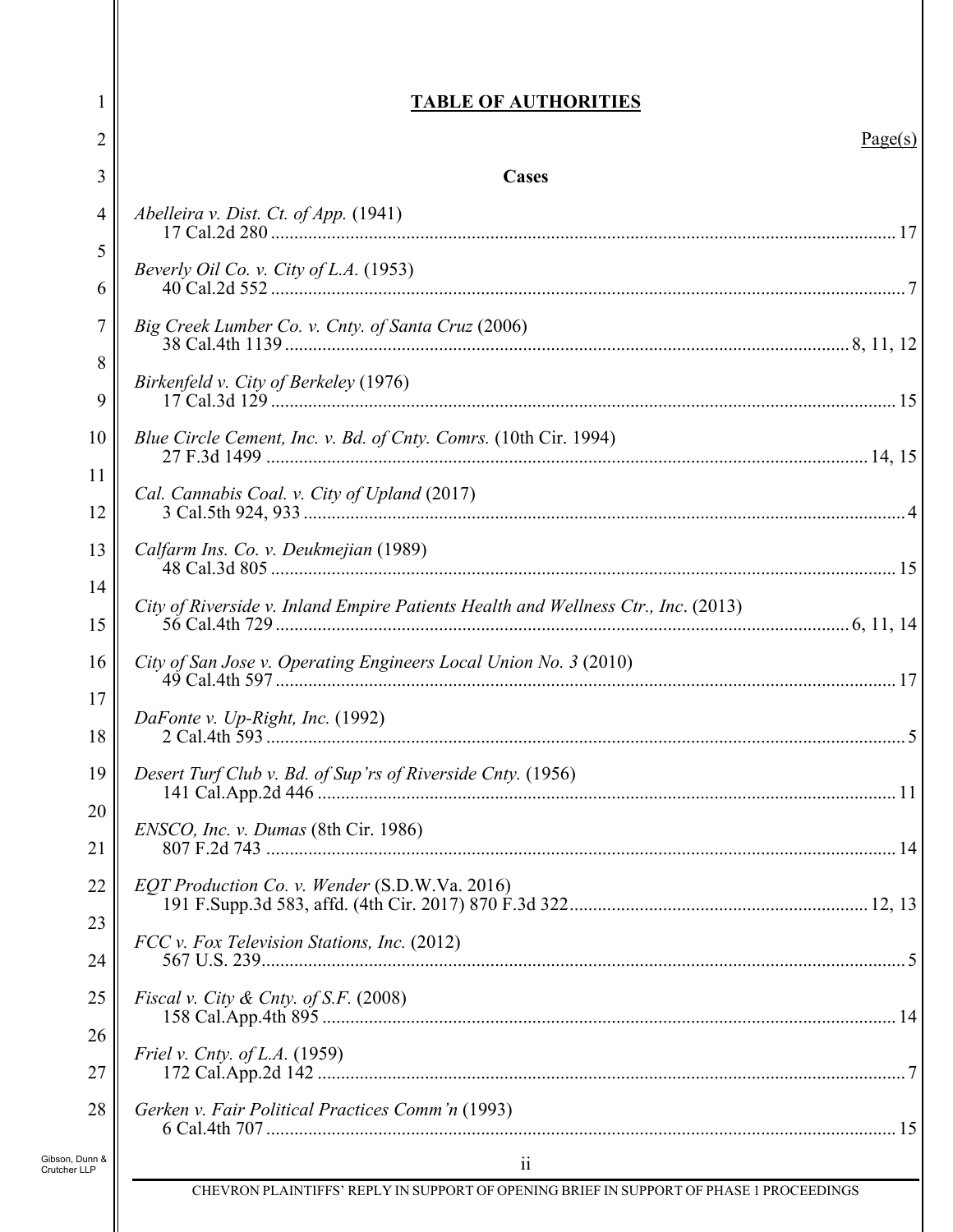| 1                              | Great Western Shows, Inc. v. Cnty. of L.A. (2002)                                       |
|--------------------------------|-----------------------------------------------------------------------------------------|
| $\overline{c}$                 | Hansen Bros. Enterprises, Inc. v. Bd. of Supervisors (1996)                             |
| 3                              |                                                                                         |
| 4                              | Hermosa Beach Stop Oil Coalition v. City of Hermosa Beach (2001)                        |
| 5                              | Higgins v. City of Santa Monica (1964)                                                  |
| 6                              |                                                                                         |
| 7                              | Hughes v. Talen Energy Mktg., LLC (2016)                                                |
| 8<br>9                         | Jones v. City of L.A. (1930)                                                            |
| 10                             | L.A. Cnty. Employees Assn. v. Cnty. of L.A. (1985)                                      |
| 11                             |                                                                                         |
| 12                             | Lesher Commc'ns, Inc. v. City of Walnut Creek (1990)                                    |
| 13                             | Lockard v. City of L.A. (1949)                                                          |
| 14                             | MacDonald, Sommer & Frates v. Yolo Cnty. (1986)                                         |
| 15                             |                                                                                         |
| 16                             | Marblehead Land Co. v. City of L.A. (9th Cir. 1931)                                     |
| 17                             | Monterey Oil Co. v. City Court of City of Seal Beach (1953)                             |
| 18                             |                                                                                         |
| 19                             | O'Connell v. City of Stockton (2007)                                                    |
| 20                             | People v. Rizo (2000)                                                                   |
| 21                             |                                                                                         |
| 22                             | Protect Our Benefits v. City and Cnty. of S.F. (2015)                                   |
| 23                             |                                                                                         |
| 24                             | San Mateo Cnty. Coastal Landowners' Assn. v. Cnty. of San Mateo (1995)                  |
| 25                             | Sherwin-Williams Co. v. City of L.A. $(1993)$                                           |
| 26                             |                                                                                         |
| 27                             | Sinclair Oil Corp. v. Cnty. of Santa Barbara (9th Cir. 1996)                            |
| 28                             | Soc. Servs. Union v. Cnty. of San Diego (1984)                                          |
| Gibson, Dunn &<br>Crutcher LLP | 111                                                                                     |
|                                | CHEVRON PLAINTIFFS' REPLY IN SUPPORT OF OPENING BRIEF IN SUPPORT OF PHASE 1 PROCEEDINGS |
|                                |                                                                                         |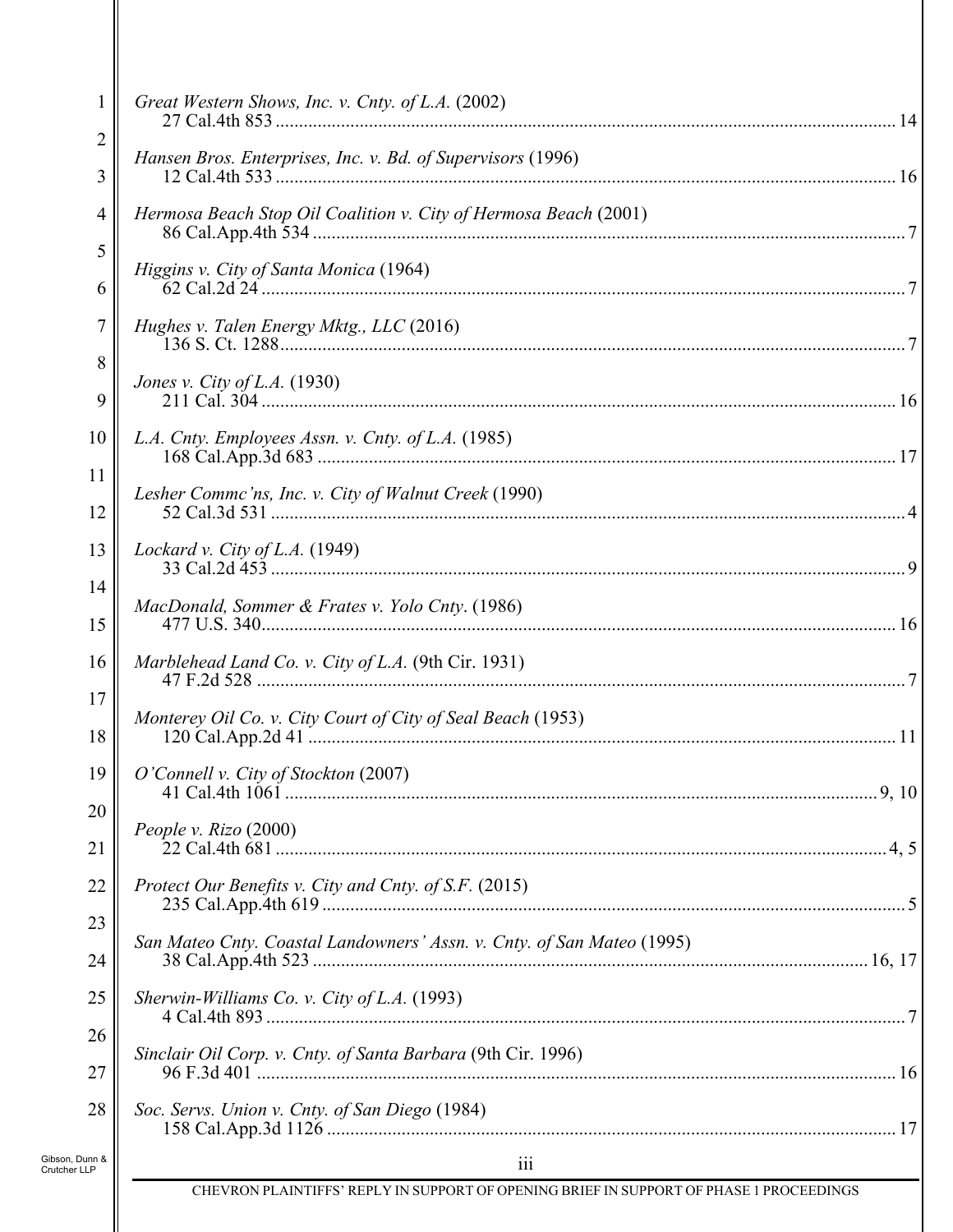| 1              | W. Neb. Res. Council v. U.S. EPA (8th Cir. 1991)                                              |     |
|----------------|-----------------------------------------------------------------------------------------------|-----|
| $\overline{2}$ | <b>Statutes</b>                                                                               |     |
| 3              |                                                                                               |     |
| $\overline{4}$ |                                                                                               |     |
| 5              |                                                                                               |     |
| 6              |                                                                                               |     |
| 7              |                                                                                               |     |
| 8              |                                                                                               |     |
| 9              |                                                                                               |     |
| 10             |                                                                                               |     |
| 11             | <b>Regulations</b>                                                                            |     |
| 12             |                                                                                               |     |
| 13             |                                                                                               |     |
| 14             |                                                                                               |     |
| 15<br>16       |                                                                                               |     |
| 17             |                                                                                               |     |
| 18             |                                                                                               | .10 |
| 19             |                                                                                               |     |
| 20             |                                                                                               |     |
| 21             |                                                                                               |     |
| 22             |                                                                                               |     |
| 23             |                                                                                               |     |
| 24             |                                                                                               |     |
| 25             |                                                                                               |     |
| 26             |                                                                                               |     |
| 27             |                                                                                               |     |
| 28             |                                                                                               |     |
| Gibson, Dunn & |                                                                                               |     |
| Crutcher LLP   | iv<br>CHEVRON PLAINTIFFS' REPLY IN SUPPORT OF OPENING BRIEF IN SUPPORT OF PHASE 1 PROCEEDINGS |     |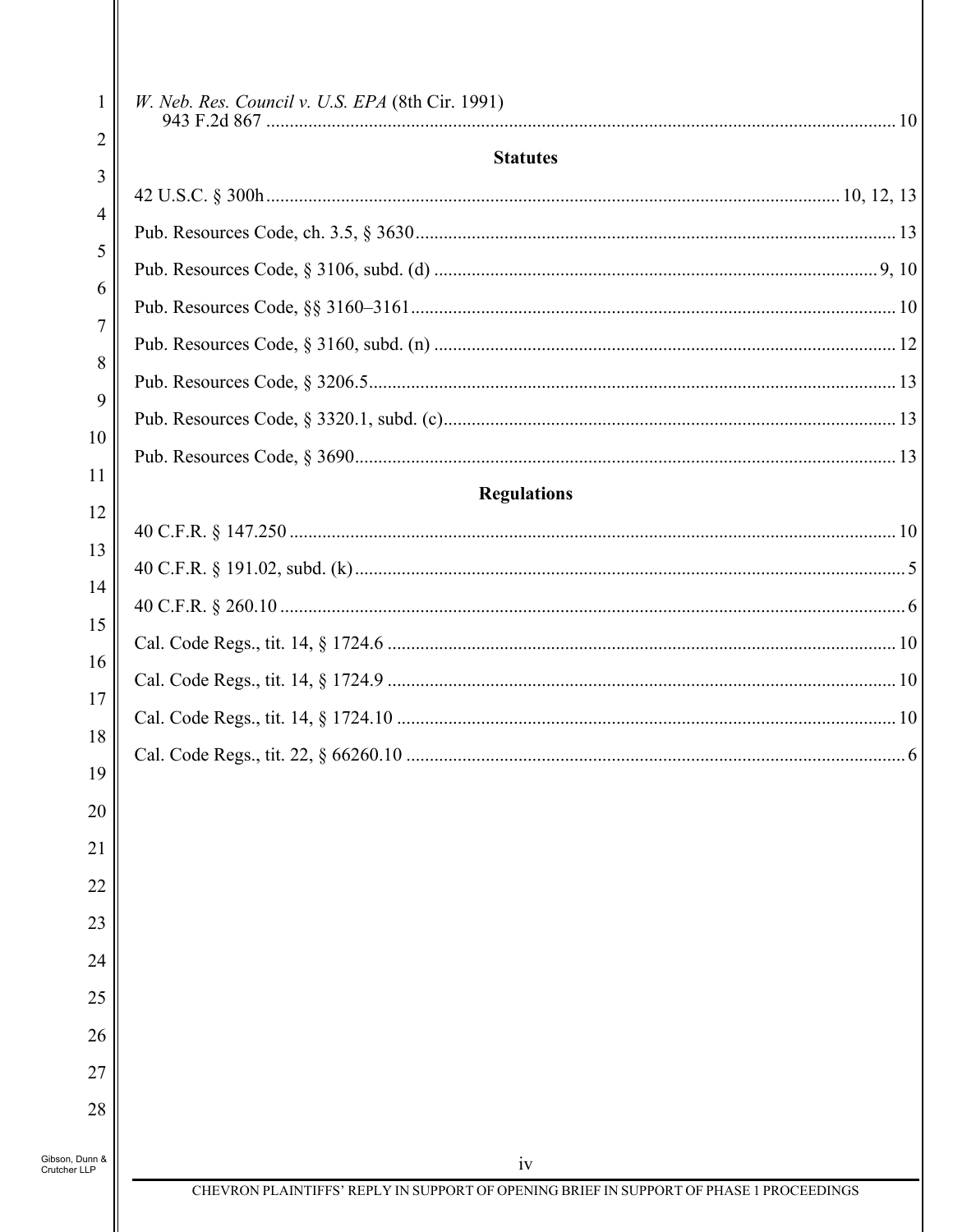#### **I. INTRODUCTION**

2 3 4 5 6 7 8 9 10 11 12 13 14 15 16 Measure Z is preempted by state and federal law, and the County's effort to "water down" the impacts of the initiative cannot save it from a prompt demise. In their Opposition papers, the County and Intervenors put forth fundamentally distinct interpretations of Measure Z, thereby evidencing the distinct agendas of the County, attempting to limit its liability, versus the Intervenors, who want to shut down oil production altogether. They do so by betraying the plain language of Measure Z to divine selfserving interpretations of an initiative whose operative provisions are allegedly "clear and precise." (Intervenors' Brief ("IB") at 5:10.) The County, in particular, strains credulity by suggesting Measure Z "would permit replacement wells," in blatant disregard of the initiative's plain language. (County's Brief ("CB") at 10:4; AR 373.) And it is equally clear that Intervenors are scrambling to explain away inconsistencies identified in the Opening Brief regarding the plain language of Measure Z; for example, whether (1) well maintenance operations are prohibited as well stimulation, (2) steam injection is prohibited as underground injection, and (3) sidetracking is prohibited as new drilling. But Intervenors are not bound by their interpretation in later proceedings. And the County cannot simply interpret Measure Z how it sees fit to limit liability, especially when strangers to this litigation could bring a subsequent writ action to enforce the plain terms of Measure Z.

17 18 19 20 21 22 23 24 25 26 27 Further, the County's misinterpretation of Measure Z more certainly dooms the initiative to preemption. Under the County's interpretation, Measure Z would interfere even more directly in operations preempted by the state, by inserting exceptions for treated injectate fluids and for replacement wells. But no matter how Measure Z is interpreted, it prohibits or phases out well stimulation treatments ("WST"), underground injection for storage and disposal, and drilling new wells, which are all activities fully regulated by superior authorities to the exclusion of County interference. The County and Intervenors attempt to overcome the preemptive force of federal and state law by portraying Measure Z as a traditional land use initiative. But Measure Z is an apparent attempt to do indirectly what the County may not do directly: Regulate the manner in which subsurface oil operations are conducted. Finally, Measure Z constitutes an unconstitutional taking of all economic value in oil and gas interests within Monterey County.

28

1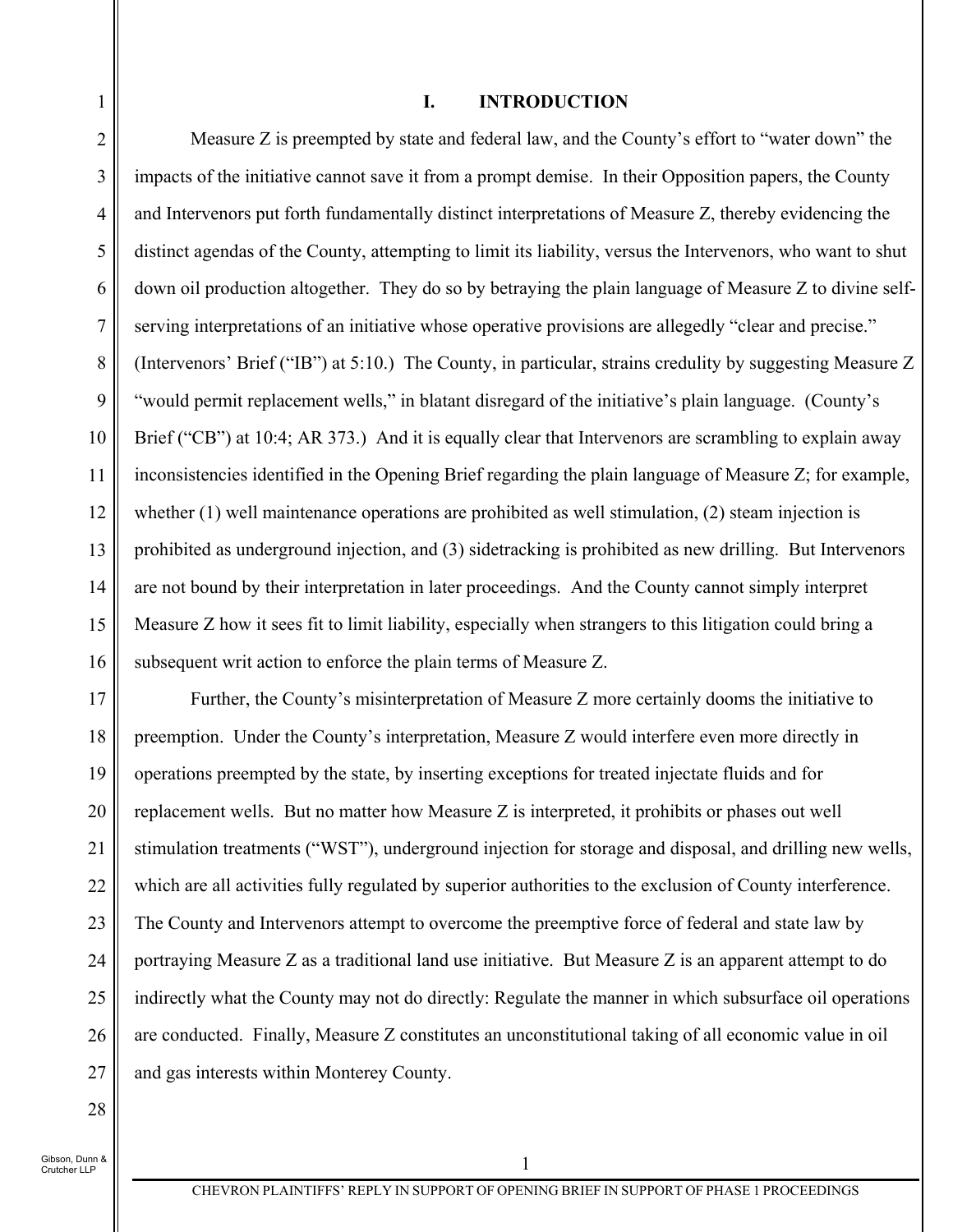#### **II. ARGUMENT**

1 2

3

4

5

6

7

8

### **A. The County and Intervenors Have Improperly Interpreted Measure Z**

Any interpretation of Measure Z is governed by "the same principles that govern statutory construction." (*People v. Rizo* (2000) 22 Cal.4th 681, 685.) The starting point of any interpretative analysis is the text of Measure Z itself. (*Ibid.*) That is because the plain language of the initiative is "typically the best and most reliable indicator of purpose." (*Cal. Cannabis Coal. v. City of Upland* (2017) 3 Cal.5th 924, 933.) The words of the initiative must be given "their ordinary meaning, while taking account of related provisions and the structure of the relevant statutory . . . scheme." (*Ibid.*)

9 10 11 12 13 14 15 16 17 18 Unless an ambiguity exists, the purpose of Measure Z must be derived from its plain terms; "the court may not add to the statute or rewrite it to conform to an assumed intent that is not apparent in its language." (*Lesher Commc'ns, Inc. v. City of Walnut Creek* (1990) 52 Cal.3d 531, 543.) "[B]allot materials can help resolve ambiguities in an initiative measure, . . . but they cannot vary its plain import," especially to manufacture ambiguity that raises vagueness concerns.1 (*DaFonte v. Up-Right, Inc.* (1992) 2 Cal.4th 593, 602; see also *Protect Our Benefits v. City and Cnty. of S.F.* (2015) 235 Cal.App.4th 619, 633 [holding that the court must "look to [the] language [of the initiative] as the best indication of the voters' intent"].) While this Court is empowered to adopt an interpretation that saves Measure Z from annulment, the initiative must be "reasonably susceptible to multiple constructions" in the first place. (*Rizo*, *supra*, 22 Cal.4th at p. 685.)

19 20 21 22 23 24 25 As the Intervenors put it, the operative terms of Measure Z are expressed in "clear and simple language." (IB at 20:14.) By its plain terms, Measure Z prohibits the injection of produced water whether treated or not—for storage, which has been defined under federal law as retention "for subsequent use, processing, or disposal." (See, e.g., 40 C.F.R. § 191.02, subd. (k).) However, the County and Intervenors argue that steam injection is not prohibited as it "*will be produced again*" (CB at  $9:11-13$ , emphasis added; see also IB at  $22:21-22$ ), which directly conflicts with the standard definition of "storage." The Opposition briefs conflate "storage" and "disposal" to allow for continued

26 27 28 The conflicting interpretations put forth by County and Intervenors create the very constitutional vagueness issues that Plaintiffs were concerned about in their Opening Brief. By resorting to ballot materials and other evidence beyond the plain language of Measure Z, this conflict is only deepened. To the extent that this Court looks beyond the plain language of Measure Z, the initiative is void for vagueness. (*FCC v. Fox Television Stations, Inc.* (2012) 567 U.S. 239, 253.)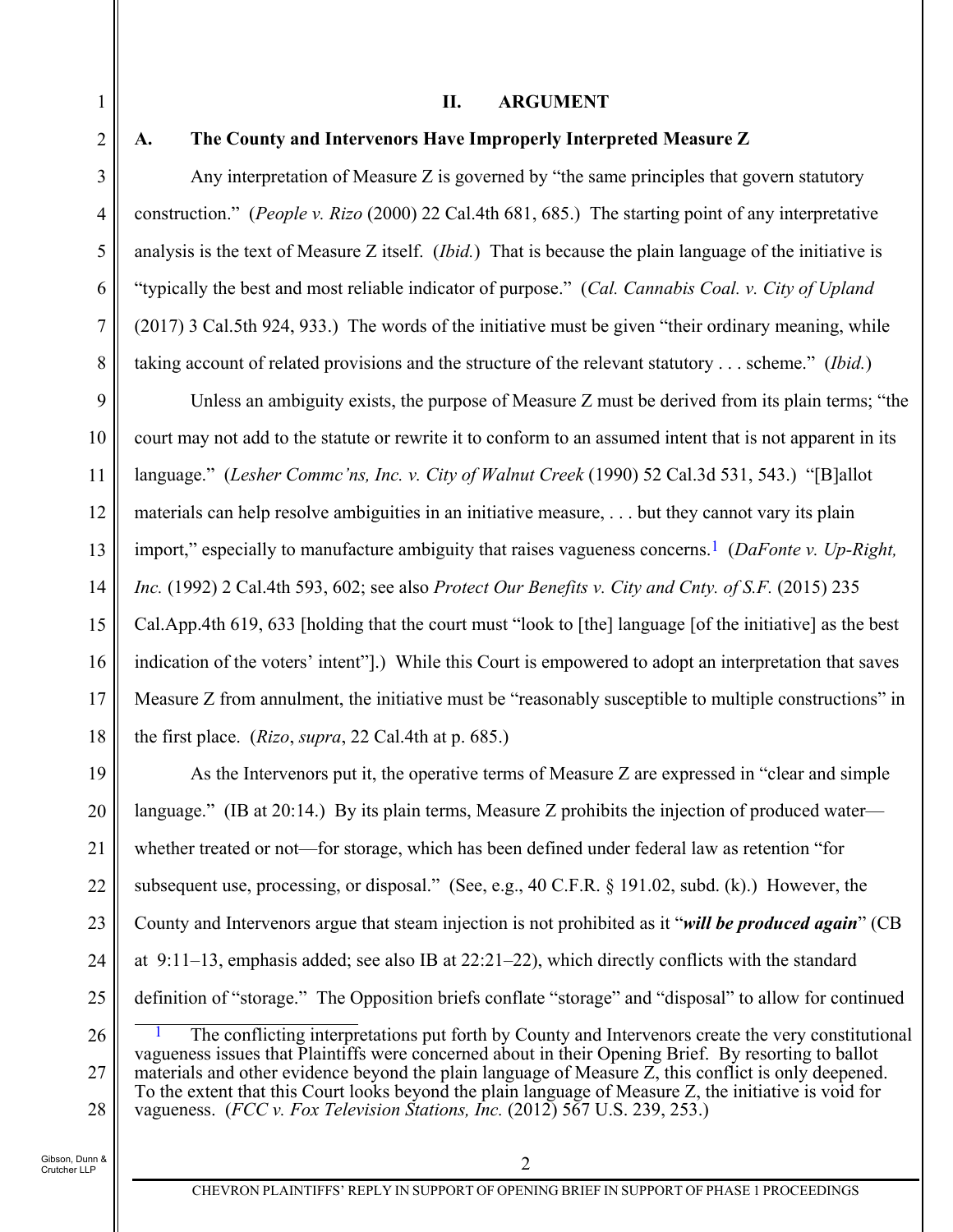injection for enhanced oil recovery, which runs afoul of the basic principle that Measure Z should not be interpreted to render critical language "surplusage." (*Rizo*, *supra*, 22 Cal.4th at p. 687.)

3 4 5 6 7 8 9 10 11 12 13 14 15 16 17 Additionally, the County and Intervenors both claim that Measure Z does not apply to "treated wastewater," thereby exempting injection of all "produced water" that has been "treated." (CB at 7:16– 9:1; IB at 22:21–23:12.) But Measure Z does not define "treated wastewater," let alone provide guidance on how "treated" the "wastewater" must be to inject. (Suppl. Johnson Decl., Ex. 1 [Burzlaff Dep. Tr.] at 128:21–129:12, 130:1–131:8 [testifying production process "treats" produced water but that deponent could not "recall any discussion of treatment processes in Measure Z"].) And regulators and operators alike understand that "produced water" is "produced water," even when it is "highly treated." (RJN, Ex. 18 at p. 1.) Reading the word "treatment" into Measure Z would lead to "absurd result[s]" contrary to the intent of the voters. (See *Rizo*, *supra*, 22 Cal.4th at p. 687.) Under federal law, "[t]reatment means any method, technique, or process, including neutralization, designed to change the physical, chemical, or biological character or composition of any hazardous waste." (40 C.F.R. § 260.10; see also Cal. Code Regs., tit. 22, § 66260.10.) Under that definition, all produced water at San Ardo qualifies as "treated wastewater," because the production process at San Ardo necessarily requires the removal of oil from produced water, thereby treating and cleaning the produced water. (Tubbs Decl.,  $\P$ [ 40–41; see also Suppl. Johnson Decl., Ex. 1 [Burzlaff Dep. Tr.] at 128:21–129:12.)

18 19 20 21 22 23 24 25 26 The final provision of Measure Z prohibits "[t]he drilling of new wells." (AR 156.)<sup>2</sup> By its plain terms, the initiative prohibits "sidetrack[ing]," where a new bottom hole is completed by drilling out the side of the existing well. (Tubbs Decl., ¶ 51.) Contrary to the plain language, the County and Intervenors argue that sidetracking is still allowed (CB at 10:5–8; IB at 23:21), even though drilling sidetracked wells is functionally the same mechanical process as drilling other new wells, and thus implicates the same purported environmental and land use concerns driving Measure Z. (*Ibid.*; AR 153– 154.) The County further argues that Measure Z leaves room for "replacement wells" (CB at 10:1–15), which is belied by the plain terms of Measure Z, not to mention the deposition testimony of their supporting declarant. (Suppl. Johnson Decl., Ex. 1 [Burzlaff Dep. Tr.] at 103:12–104:24.) Even if the

 2 Plaintiffs have also submitted a more legible copy of Measure Z as Exhibit 7 to the Supplemental Request for Judicial Notice, filed concurrently.

Gibson, Dunn & Crutcher LLP

27

28

1

2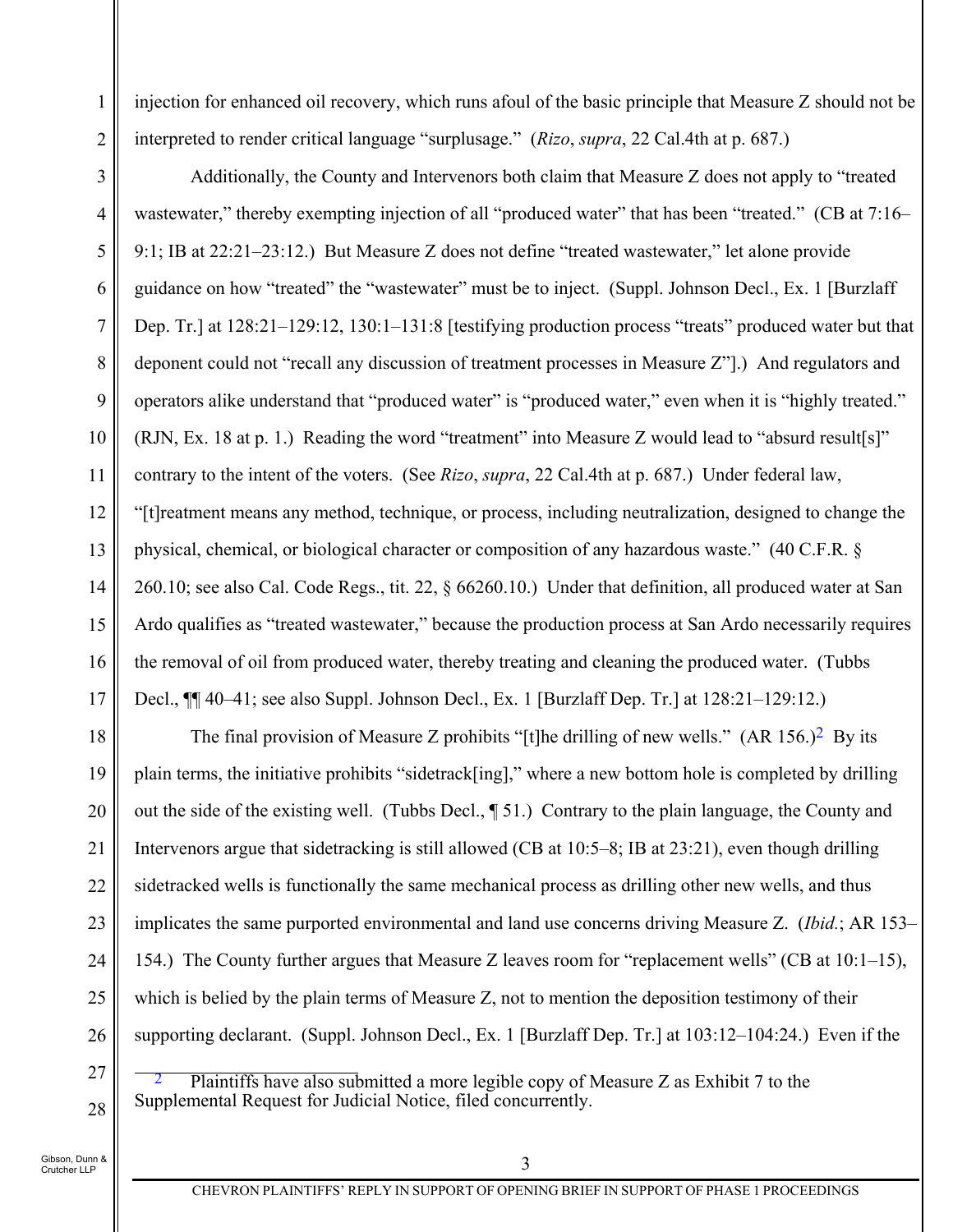1 2 3 proponents intended to "permit[] existing operations to continue," there is no indication anywhere in the initiative such permission included replacement wells. (CB at 10:11–12.) The County's interpretation injects ambiguity into Measure Z in a transparent attempt to limit the County's own liability.<sup>3</sup>

4

## **B. Measure Z Is Preempted under State and Federal Law.**

5 6 7 8 9 10 11 12 13 14 15 16 While local governments have inherent police power over land use decisions, "local legislation that conflicts with state [or federal] law is void." (*City of Riverside v. Inland Empire Patients Health and Wellness Ctr., Inc*. (2013) 56 Cal.4th 729, 743.) "A conflict exists if the local legislation duplicates, contradicts, or enters an area fully occupied by general law, either expressly or by legislative implication." (*Ibid.*, citations omitted.) Under both state and federal principles, "field preemption" can be implied when local action "enters an area fully occupied by general law . . . [so] as to indicate that it has become exclusively a matter of state concern. . . . [or] the subject matter has been partially covered by general law couched in such terms as to indicate clearly that a paramount state concern will not tolerate further or additional local action." (*Sherwin-Williams Co. v. City of L.A.* (1993) 4 Cal.4th 893, 897-98 [state field preemption]; see also *Hughes v. Talen Energy Mktg., LLC* (2016) 136 S. Ct. 1288, 1290, 1297 [finding federal preemption where Congress "comprehensively" addressed an "entire field" and where state law "stands as an obstacle" to congressional purposes], citation omitted.)

17

## **1. Measure Z Is Not a Proper Exercise of County Land Use Authority.**

18 19 20 21 22 23 24 The Opposition papers cite a bevy of cases to argue that Measure Z is a traditional exercise of the County's zoning authority. In these cases, courts merely held that local governments can restrict delineated areas, such as residential zones, from oil and gas development. (See, e.g., *Marblehead Land Co. v. City of L.A.* (9th Cir. 1931) 47 F.2d 528, 532 [holding that the use of residential property for oil production "would be entirely out of harmony with the development of the neighborhood"]; see also *Friel v. Cnty. of L.A.* (1959) 172 Cal.App.2d 142, 150-154 [upholding ordinance that zoned certain areas for "residential use and prohibit[ed] drilling for oil" as "the character of the area restricted to residential

<sup>25</sup>  26 27 28 Intervenors also challenge Plaintiffs' standing to challenge Measure Z's prohibition of WST. (IB at 34:18–19.) Intervenors specifically waived any objection on standing for the Phase 1 proceedings. (Suppl. RJN, Ex. 2 [6/7/17 Tr.] at 32:16-21.) In any event, Measure Z does not adopt DOGGR's regulations explaining when maintenance is considered WST; without these regulations, operators cannot know whether or not ongoing acid maintenance will be prohibited under Measure Z. (Tubbs Decl., ¶ 53.) Because Measure Z does not say whether it prohibits these maintenance activities, Plaintiffs have standing to challenge the overbroad WST prohibition included within Measure Z.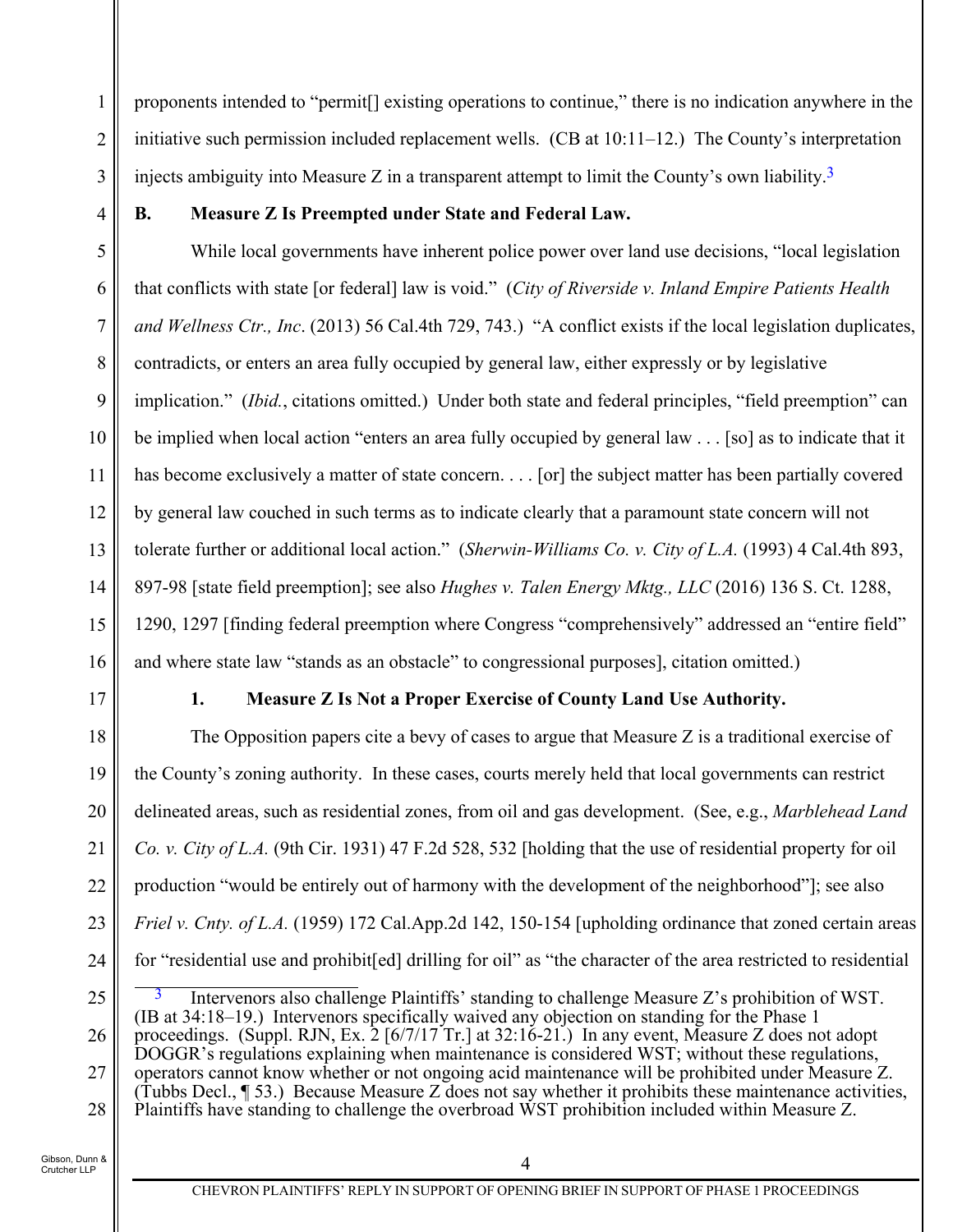1 2 3 4 5 6 7 8 usage is truly and exclusively residential"].) Similarly, the Court has previously held the state has preempted "the mode and manner in which the city may execute oil leases" on City-owned tidelands, but "there has been no preemption of the field of determining" if those tidelands should be developed for oil or gas in the first place. (*Higgins v. City of Santa Monica* (1964) 62 Cal.2d 24, 32; see also *Hermosa Beach Stop Oil Coalition v. City of Hermosa Beach* (2001) 86 Cal.App.4th 534, 555 [upholding city decision to reinstate ban on oil production on city-owned tidelands before any development took place].) Whether residential areas or tidelands granted by the state, local zoning authority extends, at most, to determining whether oil production may occur within delineated areas.4

9 10 11 12 13 14 15 16 17 18 The California Supreme Court clearly distinguished between land use authority that properly regulates "where" certain operations may occur, and an impermissible ordinance that regulates "how" operations may occur. (*Big Creek Lumber Co. v. Cnty. of Santa Cruz* (2006) 38 Cal.4th 1139, 1152– 53.) In *Big Creek Lumber*, the Court held that a local land use ordinance that "restricted timber harvesting to specified zone districts" was not preempted by comprehensive state law that "preempts local regulations of the *conduct* of timber operations." (*Id.* at p. 1158, emphasis added.) As the Court put it, "an ordinance that avoids speaking to *how* timber operations may be conducted and addresses only *where* they may take place falls short of being a clear attempt to regulate the conduct thereof." (*Id.* at pp. 1152–53, quotations omitted.) Likewise, Measure Z does not regulate where subsurface activities may occur, but how subsurface operations may be conducted.

19

20

21

22

23

24

# **2. State Law Preempts Local Regulation of Subsurface Operations.**

In 1976, the Attorney General reviewed the landscape of regulations and case law concerning oil and gas development to determine the preemptive effect of state law. Upon concluding this review, the Attorney General elucidated a distinction between permissible land use authority, on the one hand, and preempted local regulation that interferes with the statewide interest in oil and gas production, on the other. According to the Attorney General, "where state regulation approves of or specifies plans of

25

26

27

28

4 In *Beverly Oil Co. v. City of L.A.* (1953) 40 Cal.2d 552, the Court noted that localities may "prohibit[] the production of oil in designated areas" when reasonable. (*Id*. at p. 558.) However, the Court only held those restrictions were reasonable because they would allow "plaintiff's wells [to] recover oil which could be recovered by surrounding owners if it were not for the prohibitions of the ordinance." (*Id.* at pp. 559–60.) The situation here is far different, as Measure Z eliminates specific subsurface operations in a manner that will destroy all economic value for the mineral rights.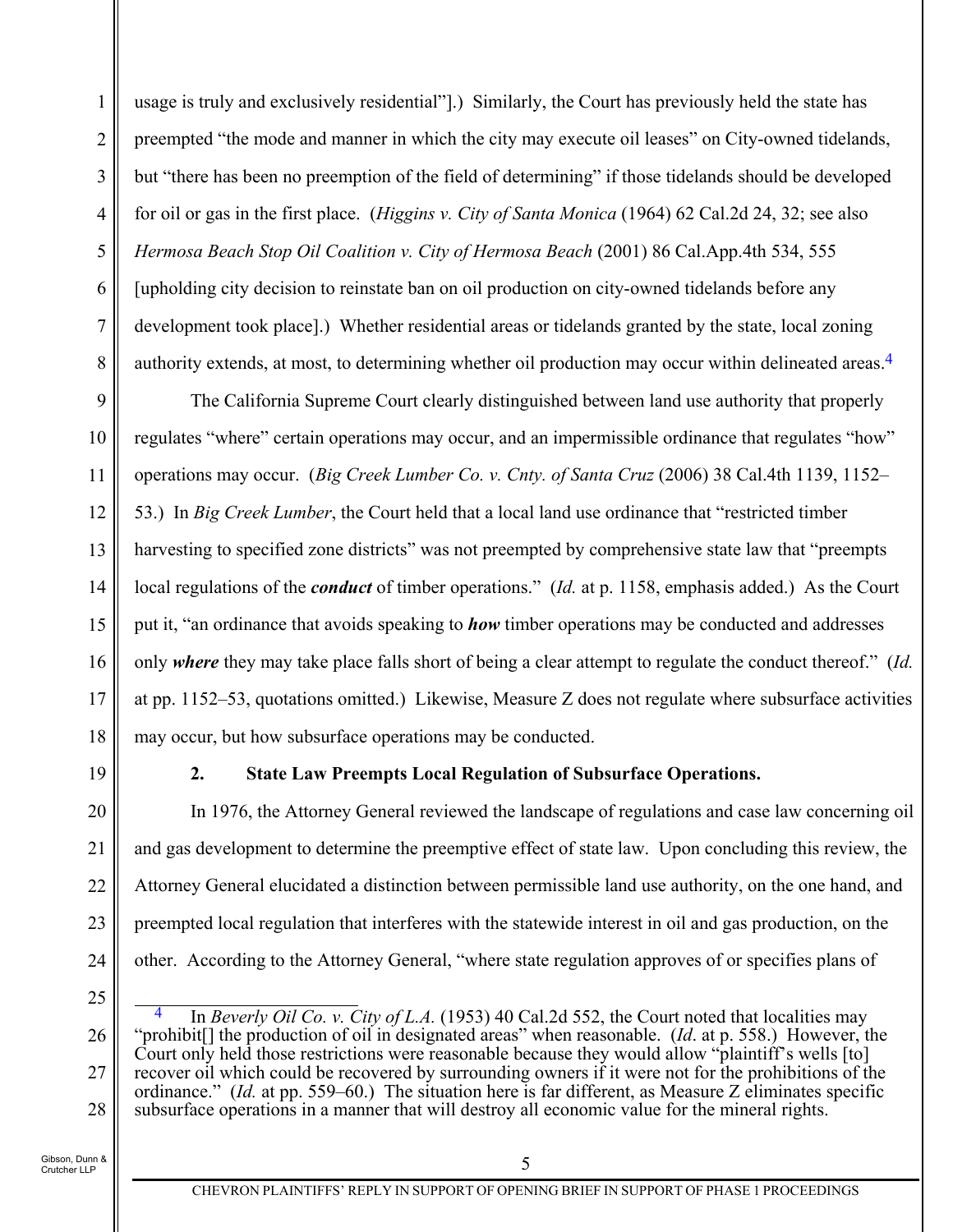operation, methods, materials, procedures, or equipment to be used by the well operator or where activities are to be carried out under the direction of [the State], there is no room for local regulation." (See RJN, Ex. 32 [59 Ops.Cal.Atty.Gen. 461], 462.) The Attorney General explained "that for the most part such activities are confined to down-hole or subsurface operations." (*Ibid.*)

5 6 7 8 9 10 11 12 13 14 The Attorney General recognized the expanding nature of the state's oil and gas laws and regulations, which "[i]n recent years . . . have assumed added importance." (*Id.* at p. 469.) In particular, the Public Resources Code reflects the "growing concern over the limited nature of energy sources," balanced with the "additional purpose" to protect "life, health, property and natural resources." (*Ibid.*) Since 1976, that dynamic has increased exponentially. Most of the comprehensive statutory schemes bearing upon the prohibitions in Measure Z were adopted after 1976, including the WST statutes and regulations adopted with California's Senate Bill 4 (2013) ("SB 4"), the institution of the Underground Injection Control ("UIC") program after the State was granted primacy by the U.S. Environmental Protection Agency ("U.S. EPA") under the Safe Drinking Water Act ("SDWA"), as well as numerous regulations and statutes governing the drilling and operation of new wells. (See Ellison Decl.,  $\P$ [ $7-21$ .)

15 16 17 18 19 20 21 22 23 24 25 26 27 28 The countywide prohibition instituted by Measure Z on vital subsurface operations blatantly undermines the state's own significant interest in the "wise development of oil and gas resources." (Pub. Resources Code, § 3106, subd. (d).) And the "comprehensive nature" of state and federal law authorizing and regulating subsurface operations evinces a clear intent to preempt complete bans on that conduct like Measure Z. (*O'Connell v. City of Stockton* (2007) 41 Cal.4th 1061, 1071.) This preemptive intent is especially pronounced for oil production operations, which are extremely valuable but also limited to "where the resources are found." (*Lockard v. City of L.A.* (1949) 33 Cal.2d 453, 467– 68 [distinguishing between land use authority that prevents business operations and "regulations that . . . merely restrict its location"].) State and federal authorities have expressed their supreme interest in the "uniform regulation" of subsurface activities, and thus the County may not enter that field. (See RJN, Ex. 32 [59 Ops.Cal.Atty.Gen. 461], 477.) By immediately prohibiting or phasing-out WST, the underground injection of "wastewater" for storage or disposal, and the drilling of new wells—activities that all occur underground—Measure Z impermissibly enters the regulatory field of "down-hole or subsurface operations," which has been fully occupied by state and federal law authorizing those

Gibson, Dunn & Crutcher LLP

1

2

3

4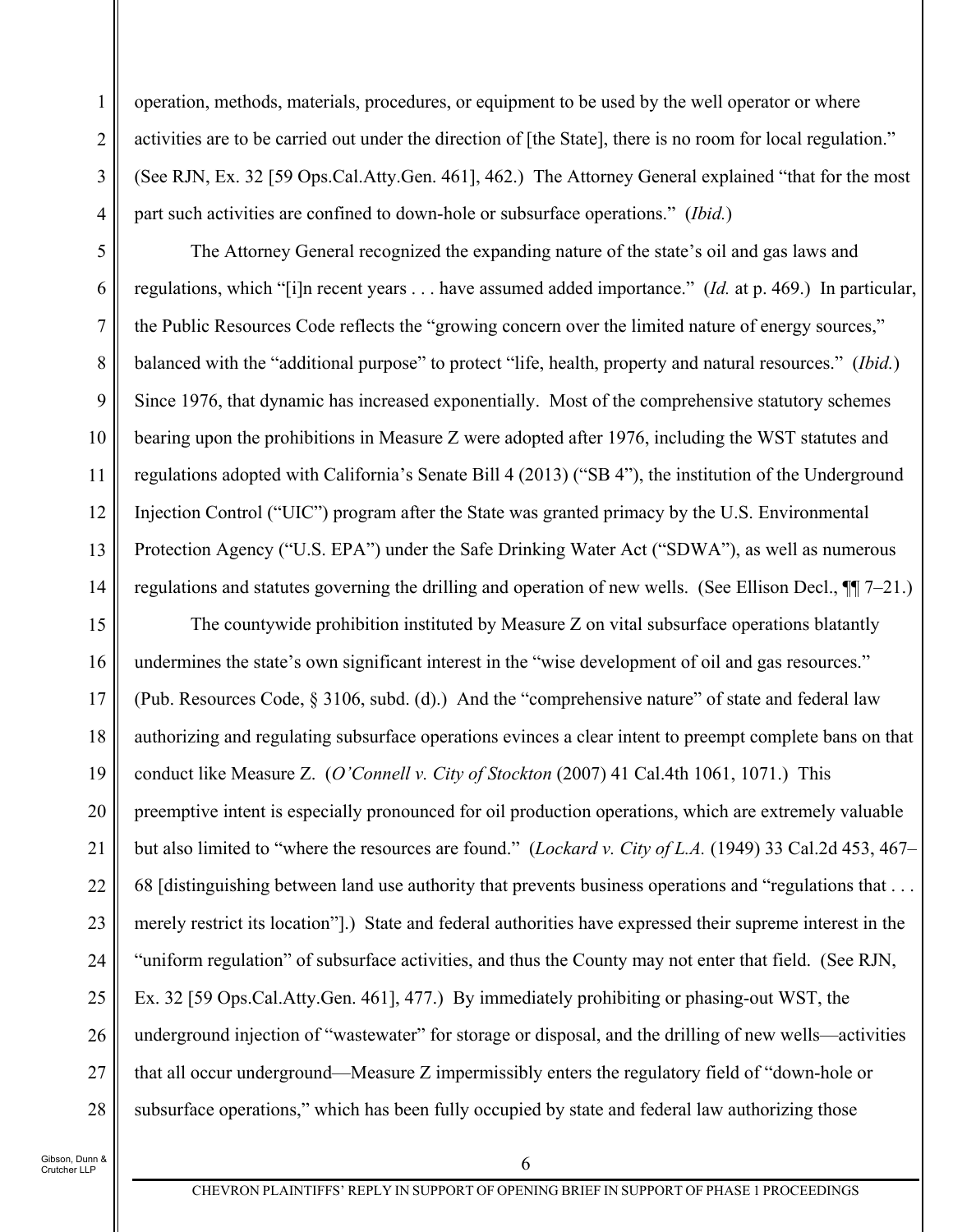operations. (See *id.* at p. 462.)

1

2

# **a. Subsurface Operations Are Exclusively a Matter of Statewide Concern.**

3 4 5 6 7 8 9 10 11 12 13 14 15 Pursuant to its statutory mandates under state and federal law, the Department of Conservation, Division of Oil, Gas and Geothermal Resources ("DOGGR"), has established "the most rigorous regulations in the country for oil and gas exploration, development and production." (See RJN, Ex. 26 [SB 4 EIR] at C.10-24.) These regulations allow DOGGR to balance competing concerns with energy production and environmental protection, which "has greatly minimized, and in many cases prevented, the types of environmental impacts that have occurred in other states." (*Ibid.*) As such, the regulation of "down-hole or subsurface operations" during oil and gas production has been a field fully occupied by superior law since at least 1976—before SB 4 or the UIC program even existed. (See *id.*, Ex. 32 [59 Ops.Cal.Atty.Gen. 461], 462.) More recently, DOGGR reevaluated the landscape of statewide oil and gas regulations and concluded it "has exclusive legal jurisdiction over, and thus 'occupies the field' regarding, 'subsurface regulation.'" (RJN, Ex. 26 [SB 4 EIR] at C.2-44.) And here, every subsurface activity prohibited by Measure Z is comprehensively regulated to the exclusion of any local interference.

16 17 18 19 20 21 22 23 24 *First*, DOGGR is exclusively authorized to regulate subsurface WST operations under SB 4, (Pub. Resources Code, §§ 3160–3161), and has adopted the strongest WST regulations in the country. (RJN, Ex. 26 [SB 4 EIR] at C.2-67.) Unsurprisingly then, DOGGR concluded "the very specific requirements of SB 4 itself are so detailed that they *simply leave no room* for local governments to add further downhole requirements." (RJN, Ex. 26 [SB 4 EIR] at C.2-45, emphasis added.) *Second*, DOGGR was granted primacy by the U.S. EPA under the federal SDWA to administer the state UIC program to regulate underground injection throughout California. (40 C.F.R. § 147.250.) Once granted primacy, the SDWA dictates that DOGGR alone "shall have primary enforcement responsibility for *underground water sources*[.]"5 (42 U.S.C. § 300h-1, subd. (b)(3), emphasis added.) *Finally*,

25 26 27 28 5 To that end, DOGGR enforces comprehensive statewide regulations that require permits for every underground injection project, including disposal. (Cal. Code Regs., tit. 14, §§ 1724.6, 1724.9, 1724.10.) In fact, DOGGR has evaluated the aquifers underlying the San Ardo field for potential endangerment issues, and has submitted an aquifer exemption application to U.S. EPA for expansion of the San Ardo aquifer exemption based on evidence that injection here will not affect any water that could be used for beneficial use. (Suppl. RJN, Exs.  $3 \& 4$ .) By extensively regulating underground injection, rather than prohibiting the activity outright, the SDWA evidences congressional intent to [Footnote continued on next page]

Gibson, Dunn & Crutcher LLP

7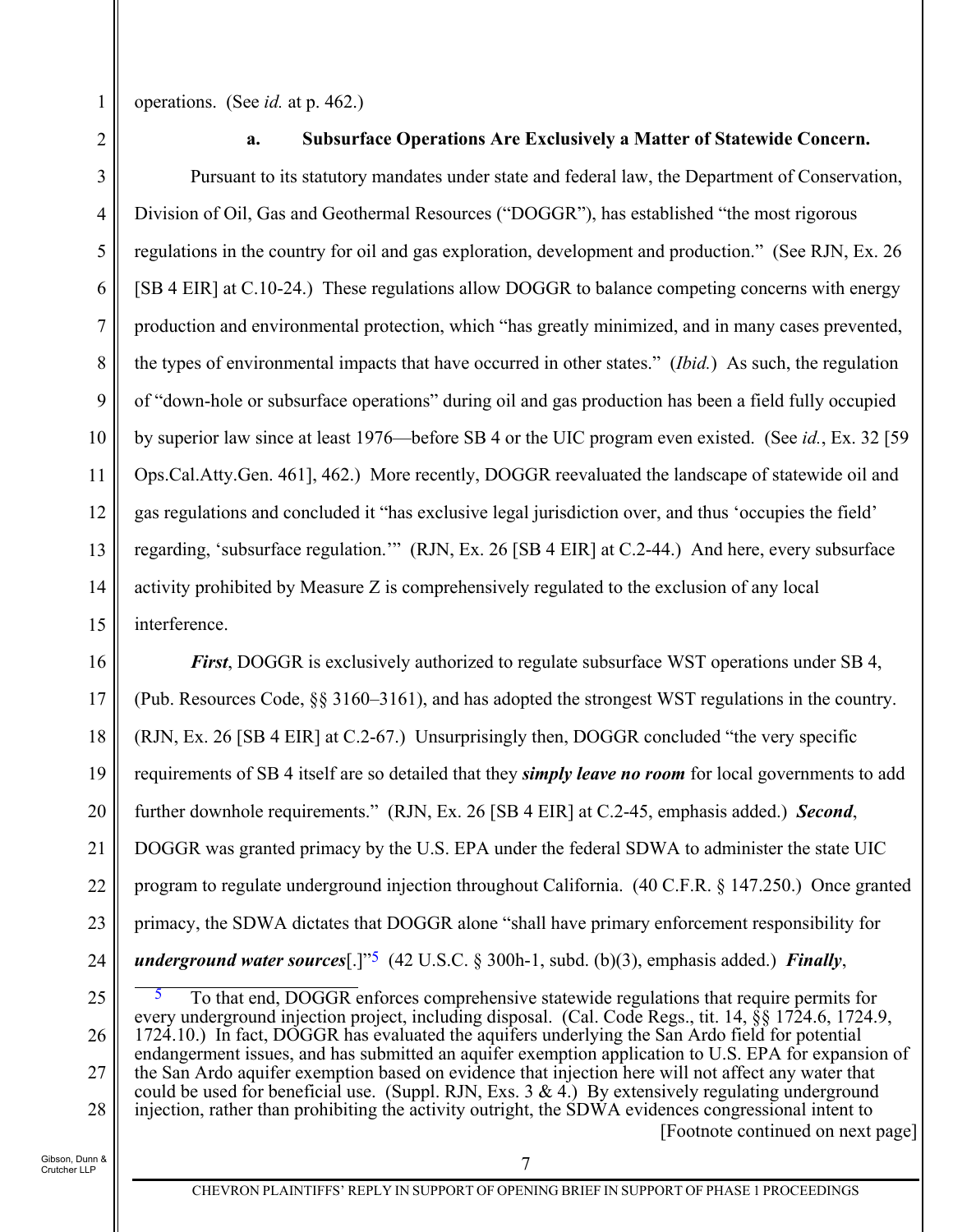1 2 3 4 5 6 7 DOGGR has exclusive authority to regulate the drilling of new wells for oil and gas production in California. The Legislature has explicitly stated its intention to "meet oil and gas needs in this state" by obligating DOGGR to administer the governing statutes "so as to encourage the wise development of oil and gas resources." (Pub. Resources Code, § 3106, subd. (d).) On that basis, the Attorney General concluded that "there will . . . be a conflict with state regulation when a local entity, attempting to regulate for a local purpose, *directly or indirectly* attempts to exercise control over subsurface activities." (RJN, Ex. 32 [59 Ops.Cal.Atty.Gen. 461], 478, emphasis added.)

Given the extraordinary breadth of statewide subsurface regulations, there can be little doubt that state and federal law have fully occupied the regulatory field concerning those subsurface operations. The "comprehensive nature" of these regulations—which define subsurface activities, authorize and regulate their operation, and set penalties for violations—"is so thorough and detailed as to manifest the Legislature's intent to preclude local regulation." (*O'Connell*, *supra*, 41 Cal.4th at p. 1071.)

13

8

9

10

11

12

## **b. Measure Z Regulates Subsurface Activities.**

14 15 16 17 18 19 20 21 22 23 24 25 Measure Z is not simply an exercise of land use authority, but an indirect regulation of the "manner" in which subsurface operations are conducted. (See *Big Creek Lumber*, *supra*, 38 Cal.4th at p. 1157.) Measure Z does not "limit[] the locations within the county" where oil production is permitted; instead the initiative "impermissibly regulate[s] the conduct of such operations" by prohibiting certain subsurface activities necessary for oil and gas production. (*City of Riverside*, *supra*, 56 Cal.4th at p. 761, fn. 12, quotations omitted.) Measure Z contains no consideration of surrounding land uses, or whether the extensively-developed San Ardo oil field stands in the path of inevitable residential development. Instead, it uniformly prohibits all land uses in support of WST, injection, and drilling wells. Measure Z cannot avoid preemption by deceptively phrasing these prohibitions as mere surface uses; the County "cannot under the guise of doing one thing, accomplish a wholly disparate end." (*Desert Turf Club v. Bd. of Sup'rs of Riverside Cnty.* (1956) 141 Cal.App.2d 446, 452–453; see also *Monterey Oil Co. v. City Court of City of Seal Beach* (1953) 120 Cal.App.2d 41, 43 [holding that

26

27

28

<sup>[</sup>Footnote continued from previous page] balance environmental concerns with the value of energy production. (*W. Neb. Res. Council v. U.S. EPA* (8th Cir. 1991) 943 F.2d 867, 870.)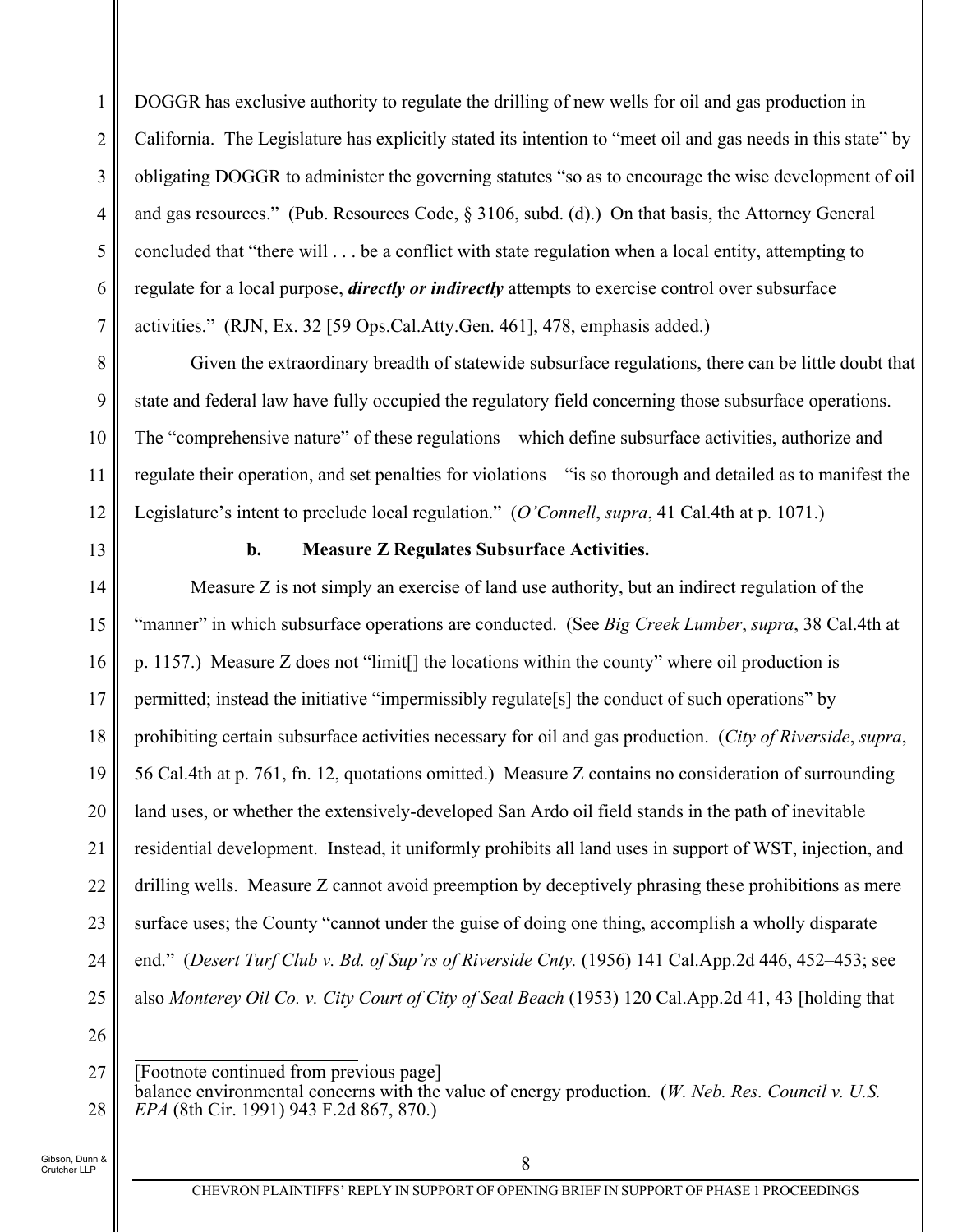"it is apparent" that restrictions on surface buildings were intended to prevent drilling operations, which was preempted by state law].)

3 4 5 6 7 8 9 10 11 12 13 14 15 16 17 18 19 20 In attempting to narrow the scope of Measure Z, the County and Intervenors have only intensified the extent to which they are interfering with the manner in which operators must conduct their subsurface operations. Even assuming *arguendo* that the various (and inconsistent) interpretations of the County and Intervenors are correct, application of Measure Z will still require the County to focus entirely on the subsurface aspect of oil and gas operations, despite their acknowledgment that the County may only regulate on "above-ground land uses." (CB at 20:16–27; IB at 1:17–19, 29:19–30:4.) If the County and Intervenors are correct, the County would be required to closely regulate whether underground injection is conducted by the operator for enhanced oil recovery or for disposal. (CB 9:6– 16; IB at 22:21–26.) The County must consider whether downhole well maintenance operations should be prohibited as WST. (CB at 34:27–35:3.) The County must analyze whether new drilling operations are prohibited under Measure Z as a new well, or permitted as maintenance, reworking or side-tracking on an existing well.<sup>6</sup> (CB 9:18–10:15; IB 23:15–24:2.) Finally, the County purports to determine the appropriate level of treatment needed to avoid the endangerment of aquifers from underground injection. (CB at 26:8–15.) By requiring pre-injection treatment, the County is contradicting the role of the State and federal government in determining that injection has no potential of endangering drinking water sources here. (Suppl. RJN, Exs.  $3 \& 4$ .) None of these issues implicate surface impacts. Rather, they intricately concern subsurface operations that are exclusively vested with the state and federal government and are far beyond the technical competence of the County and its staff.

21

22

23

24

1

2

### **c. The Identified Savings Clauses Have No Bearing Here.**

The County and Intervenors point to various "savings" clauses that purportedly leave room for local authorities to regulate oil and gas operations. But none of these savings clauses applies to Measure Z, or contemplates the imposition of a total ban on surface activity necessary for subsurface operations. *First*, the plain language of the savings clause in SB 4 says nothing about the authority of local

25 26

27

28

The County's purported land use objective is completely undermined by its proposal to allow for sidetracking and for replacement wells if existing wells are abandoned. Both of these operations would have the same surface impacts and require the same drilling rigs as any other new well. (Tubbs Decl., ¶ 50.) The County makes no mention of limiting the ability to install new well-sites, grading, or other surface features that could possibly fall under its police power jurisdiction.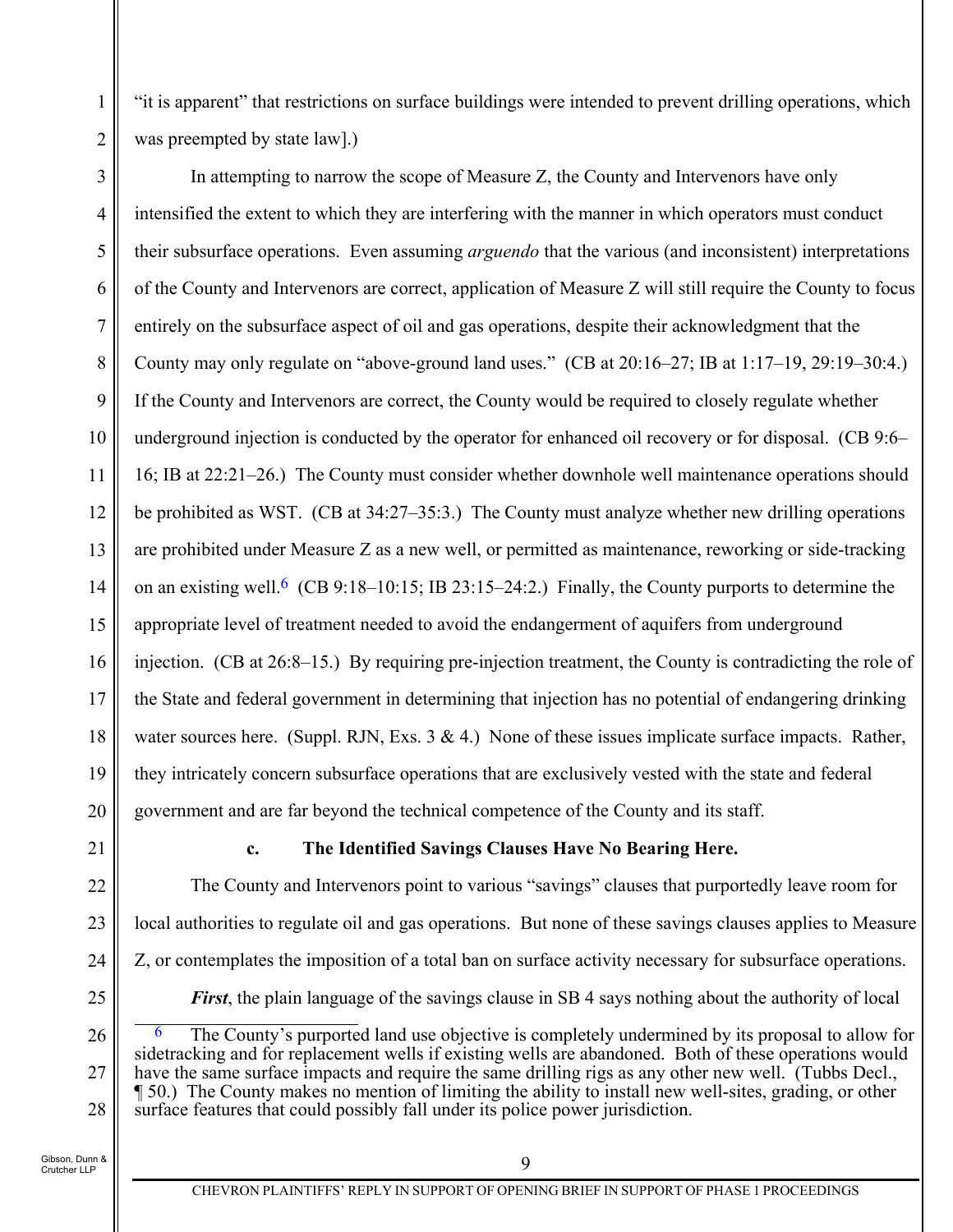1 2 3 4 5 6 governments to ban WST throughout their territory. (Pub. Resources Code, § 3160, subd. (n).) At most, it requires DOGGR to abide by existing statutory requirements, such as CEQA. In response, the County cites legislative history from SB 4, implying that local governments can retain their "ability to enforce its own approval authority." (See Cnty. RJN, Ex. A at 9.) Yet, as discussed above, the County's "approval authority" is restricted to where development may take place, not how oil operations are conducted. (See *Big Creek Lumber*, *supra*, 38 Cal.4th at p. 1152, 1157.)

7 8 9 10 11 12 13 14 15 16 17 18 **Second**, while the SDWA has a "savings" clause (42 U.S.C., § 300h-2, subd. (d)), it must be considered in the context of California's delegation of primacy over the UIC program. DOGGR then has the "overriding power . . . to occupy the field to the exclusion of its own subdivisions, lest its superiority be circumscribed." (*EQT Production Co. v. Wender* (S.D.W.Va. 2016) 191 F.Supp.3d 583, 601, affd. (4th Cir. 2017) 870 F.3d 322, 329, 333–34 [holding local ban on underground injection disposal runs "afoul of the state's UIC permit program" despite state savings clause "similar" to SDWA].) While this savings clause may apply if California did not have primacy, it has no application to the state UIC program, which is the ultimate preservation of state authority. (*Ibid.*) And state law does not contain any similar savings clause related to underground injection. Even if the SDWA savings clause does apply, it certainly does not permit the County to violate the SDWA "minimum requirements" by "interfer[ing] with or imped[ing]" energy production through a prohibition on underground injection for disposal. (*Ibid.*, citing 42 U.S.C., §§ 300h, subd. (b)(2), 300h-1, subd. (c)(1).)

19 20 21 22 23 24 25 26 27 28 *Third*, the Public Resources Code contains provisions that recognize oil and gas production operations are subject to both state and local oversight; a premise implicit in the distinction between preempted subsurface regulations and permissible land use authority. (Pub. Resources Code, § 3206.5 [authorizing County to request idle-well information and that they be plugged or abandoned]; *id.*, § 3320.1, subd. (c) [recognizing local power of eminent domain concerning certain unitized production properties].) But these clauses are silent on the question of whether subsurface operations are exclusively regulated by DOGGR. The Opposition briefs rely upon Section 3690, which is expressly limited to "this chapter," *i.e.*, sections 3630 through 3690, (*id*., § 3690; CB 18:6-8) and Plaintiffs have not relied on "this chapter" whatsoever for any of their preemption claims. Moreover, the title of "this chapter" is "Unit Operations," and it is intended to regulate "the management, development, and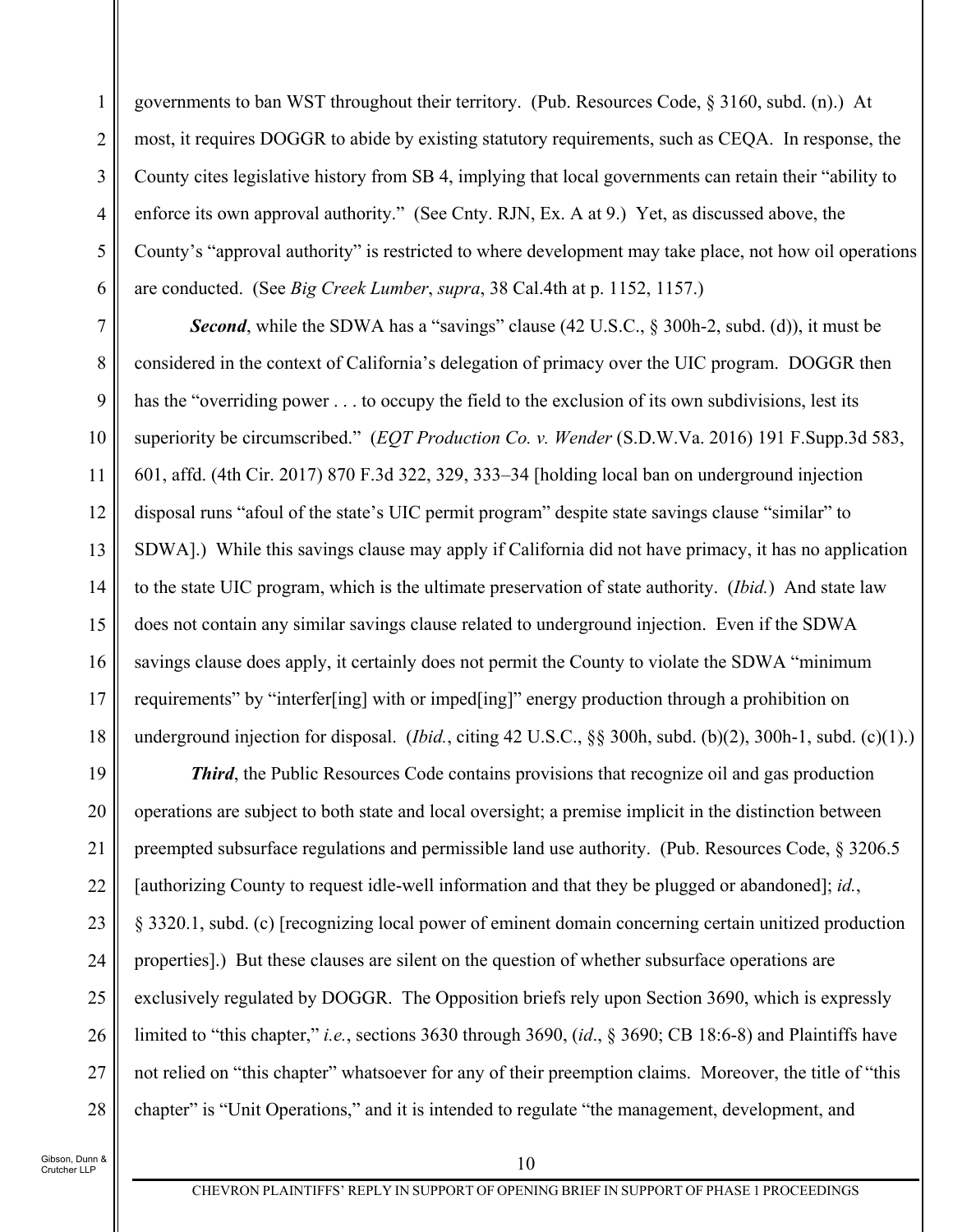1 2 3 4 5 6 operation of lands as a unit for production of oil and gas" in order to, *inter alia*, "facilitate[] increased concurrent use of surface lands for other beneficial purposes." (Pub. Resources Code, ch. 3.5, § 3630.) Far from authorizing the County to enter the subsurface regulatory field, section 3690 only demonstrates that the state has not fully occupied the regulation of surface uses. But section 3690 raises no question whatsoever about who rules below the surface. Instead, the lack of such a savings clause for the other chapters of the Public Resources Code that are applicable here speaks volumes to the legislators' intent.

None of the savings clauses identified by the County or Intervenors undermines the conclusion that subsurface regulation of oil and gas operations is the exclusive domain of state and federal authorities. If anything, these clauses help clarify the dividing line between permissible surface regulations and preempted subsurface interference. But they do not save Measure Z from preemption.

7

8

9

10

11

# **3. Measure Z Bans Activity Permitted by State Authorities and is Preempted.**

12 13 14 15 16 Measure Z is further preempted because it requires an exercise of authority that prohibits activities expressly permitted by DOGGR. Even where superior law "permits more stringent local regulation," the County may not exercise its land use authority "to completely ban the activity or otherwise frustrate the statute's purpose." (*Great Western Shows, Inc. v. Cnty. of L.A.* (2002) 27 Cal.4th 853, 868, citing *Blue Circle Cement, Inc. v. Bd. of Cnty. Comrs.* (10th Cir. 1994) 27 F.3d 1499.)

17 18 19 20 21 22 23 24 25 26 27 28 Neither the County nor Intervenors seriously challenge the propriety of this preemption standard. Granted, both parties assert that Measure Z neither "'mandate[s] what law expressly forbids,' nor 'forbid[s] what state law expressly mandates.'" (CB at 16:4–5, quoting *Great Western Shows, Inc.*, *supra*, 27 Cal.4th at p. 866; see also IB at 37:4–16.) But this merely recites the standard governing whether a "direct conflict" exists between Measure Z and superior law. (*Great Western Shows, Inc.*, *supra*, 27 Cal.4th at p. 866.) It has no bearing on the "real question" of "whether the Legislature intended to occupy the field" of subsurface oil and gas regulations. (*Ibid.*) Moreover, "total bans are not viewed in the same manner as added regulations, and justify greater scrutiny." (*Fiscal v. City & Cnty. of S.F.* (2008) 158 Cal.App.4th 895, 915.) Consequently, "[l]ocal law that prohibits an activity that state law intends to promote is preempted, even though it is possible for a private party to comply with both state and local law by refraining from that activity." (*City of Riverside*, *supra*, 56 Cal.4th at 764 (conc. opn. of Liu, J.), citing *Great Western Shows*, *supra*, 27 Cal.4th at pp. 867–868.)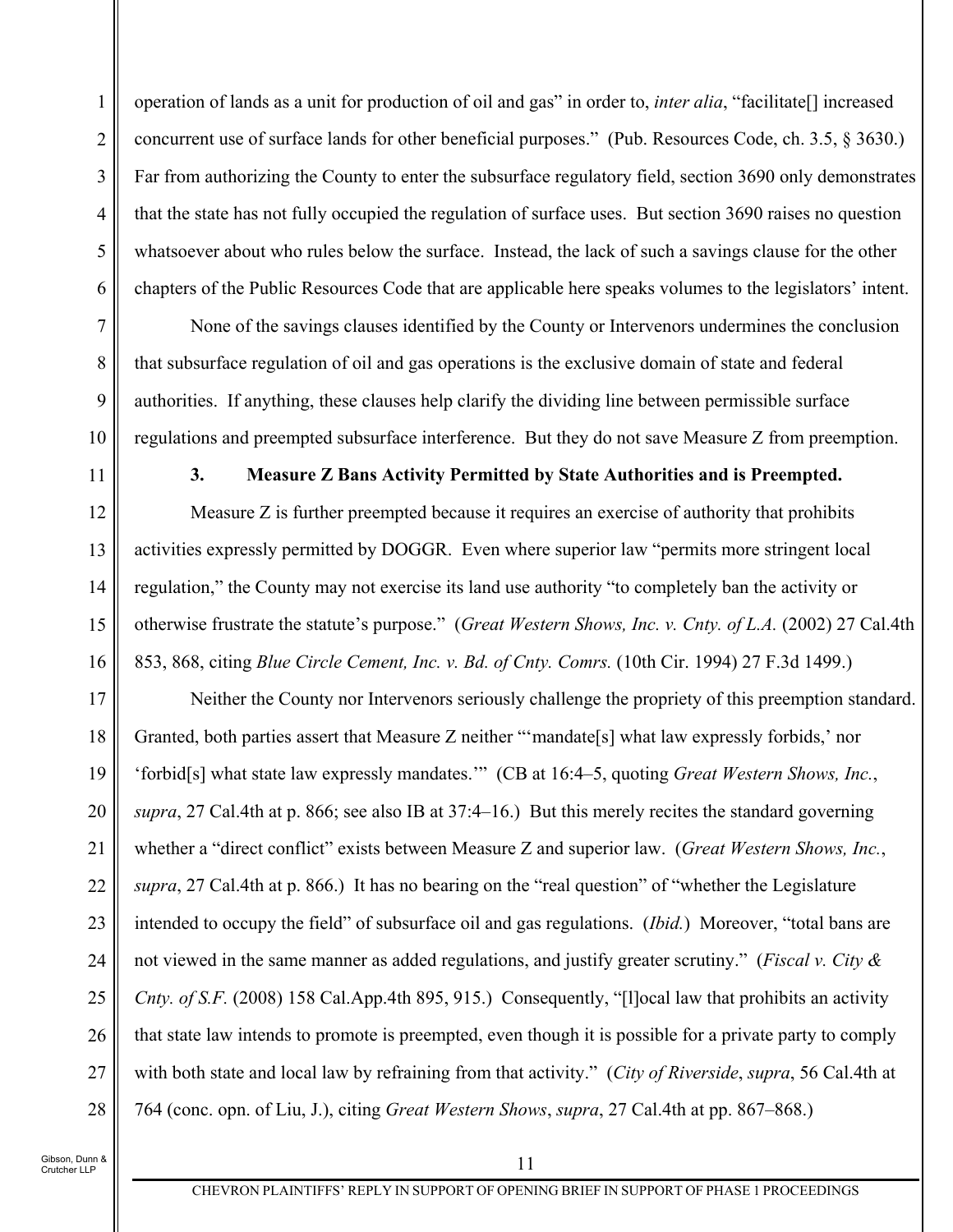1 2 3 4 5 6 7 8 9 10 11 12 The quintessential example of this type of preemption involves the federal Resource Conservation and Recovery Act ("RCRA"), regulating the disposal of hazardous wastes. (*City of Riverside*, *supra*, 56 Cal.4th at 760, quoting *Blue Circle Cement, Inc.*, *supra*, 27 F.3d at p. 1505.) While RCRA contains a "savings clause" that permits states to adopt "more stringent" requirements, that clause "does not vest in such authorities the power to ban outright important activities that RCRA is designed to promote—including recycling hazardous waste." (*Blue Circle Cement, Inc.*, *supra*, 27 F.3d at p. 1506.) Despite the power to adopt "more stringent" requirements, counties may not thereby exercise their zoning authority "to enact a measure that as a practical matter cannot function other than to subvert federal policies concerning the safe handling of hazardous waste." (*Ibid.*, quoting *ENSCO, Inc. v. Dumas* (8th Cir. 1986) 807 F.2d 743, 745.) "[O]rdinances that amount to an explicit or de facto total ban on an activity that is otherwise encouraged by RCRA will ordinarily be preempted by RCRA." (*Id.* at pp. 1508 –09 ["adopting an objective, rather than subjective, analysis" for preemption].)

Under these principles, there can be no doubt that Measure Z is preempted by comprehensive state and federal oil production laws that imbue DOGGR with "exclusive jurisdiction over . . . 'subsurface regulation.'" (RJN, Ex. 26 [SB 4 EIR] at C.2-44.) As such, the County simply may not use its land use authority to prohibit surface uses essential to subsurface activities permitted federal and state regulators. (See *Blue Circle Cement, Inc.*, *supra*, 27 F.3d at p. 1506.)

18

13

14

15

16

17

### **4. The Prohibitions on WST and Underground Injection Cannot Be Severed.**

19 20 21 22 23 24 25 26 27 28 Depending on how this Court resolves preemption, it may have to decide whether certain portions of Measure Z can be severed from the remainder or, instead, whether the preemption of certain provisions requires invalidation of the entire initiative. Because Measure Z contains a severability clause, "[t]he test is whether it can be said with confidence that the electorate's attention was sufficiently focused upon the parts to be severed so that it would have separately considered and adopted them in the absence of the invalid portions." (*Gerken v. Fair Political Practices Comm'n* (1993) 6 Cal.4th 707, 714–715.) While Measure Z and the voter-guidance materials disclose that voters were aware the initiative contained three provisions, those same materials also offer a "persuasive reason" to think the voters viewed the provisions differently in ways that are critical to resolution of the severability issue. (*Calfarm Ins. Co. v. Deukmejian* (1989) 48 Cal.3d 805, 822.)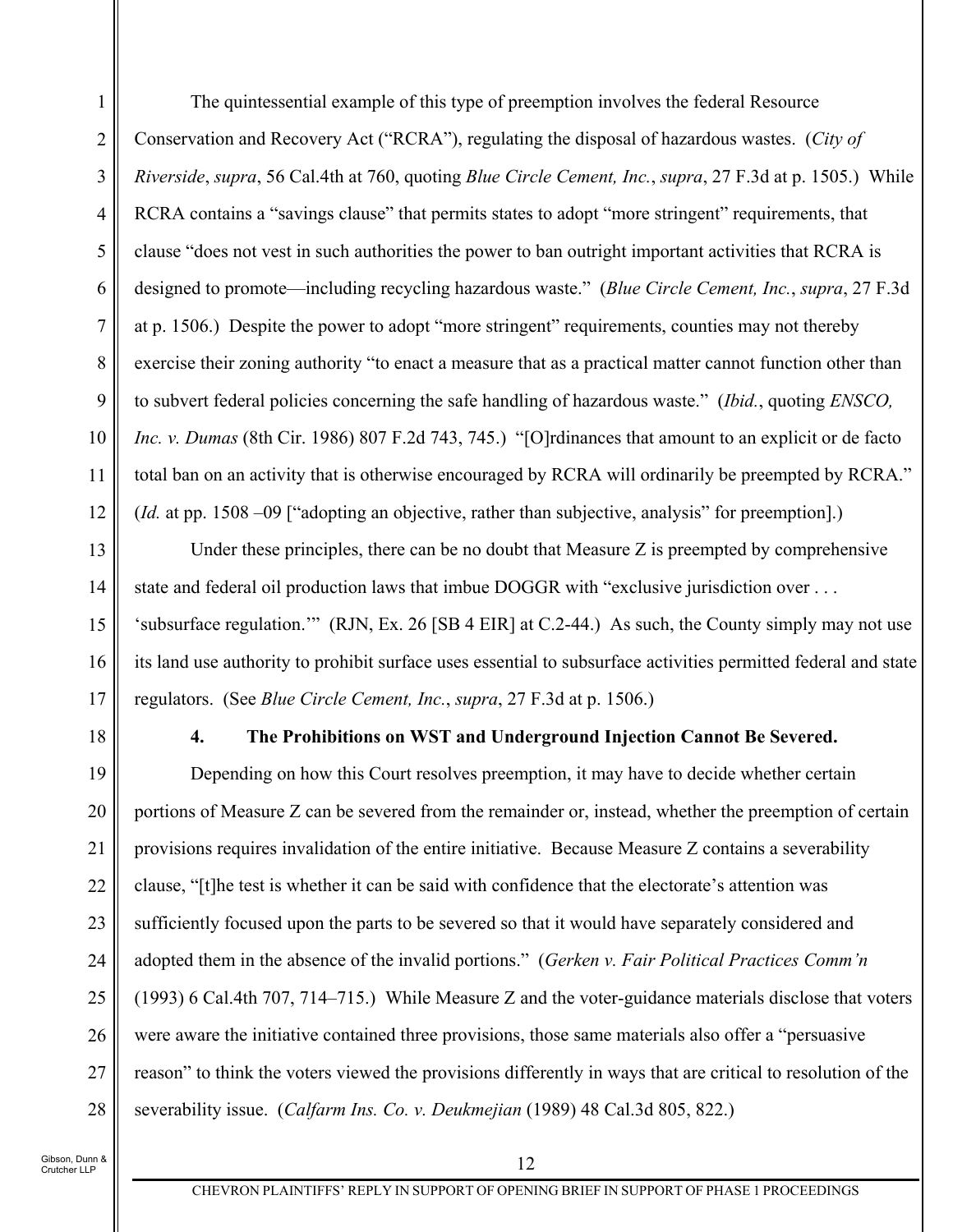It is "by no means clear that the electorate would have approved" Measure Z if the only remaining provisions were the drilling and impoundment prohibitions. (*Birkenfeld v. City of Berkeley* (1976) 17 Cal.3d 129, 174.) The arguments by the initiative proponents in the voter-guidance materials do not even use the word "impoundment" (AR 364, 387), and the only specific reference to the new well prohibition actually tries to downplay the impact of that prohibition (AR 364). In contrast, proponents repeatedly emphasized the specific risks posed by "[f]racking, acidizing, and wastewater injection." (AR 364, 387.) Based on proponents' own voter-guidance materials, it simply cannot "be said with confidence" that County voters would have adopted Measure Z in the absence of either the WST or the underground injection prohibition. (*Gerken*, *supra*, 6 Cal.4th at p. 714.)

**C. Measure Z Unconstitutionally Takes Operator's Property Rights without Compensation.** 

11 12 13 14 15 16 17 18 Measure Z violates longstanding and basic principles of constitutional law. The County and Intervenors reference cases allowing local governments to regulate the prospective development of unencumbered property. However, Measure Z does more than simply regulate future development. It will cause immediate disruptions in the operations of existing oil fields. (Chevron Brief at  $34:3-38:15$ ; *Hansen Bros. Enterprises, Inc. v. Bd. of Supervisors* (1996) 12 Cal.4th 533, 551–552 [distinguishing constitutional impact on prospective uses from "an unreasonable, oppressive, or unwarranted interference with an existing use"]; *Jones v. City of L.A.* (1930) 211 Cal. 304, 320 [holding that the city may not allow for "the destruction of [an existing] property interest without compensation"].)

19

1

2

3

4

5

6

7

8

9

10

### **1. Plaintiffs' Claims Are Ripe and Should Be Adjudicated By the Court.**

20 21 22 23 24 25 26 27 28 The County and Intervenors assert that Plaintiffs' facial taking claims are not ripe until Plaintiffs undergo a time-consuming and burdensome exemption process before the County. This is not a situation where property owners should be required to seek a final administrative ruling on their entitlement application to determine if the local agency may allow some form of development on the applicant's property. (See, e.g., *MacDonald, Sommer & Frates v. Yolo Cnty*. (1986) 477 U.S. 340, 352 ["the holdings of both courts below leave open the possibility that some development will be permitted"]; *Sinclair Oil Corp. v. Cnty. of Santa Barbara* (9th Cir. 1996) 96 F.3d 401, 404 [dismissing facial claim where "Sinclair has not submitted to the County a proposal for development"]; *San Mateo Cnty. Coastal Landowners' Assn. v. Cnty. of San Mateo* (1995) 38 Cal.App.4th 523, 549 [dismissing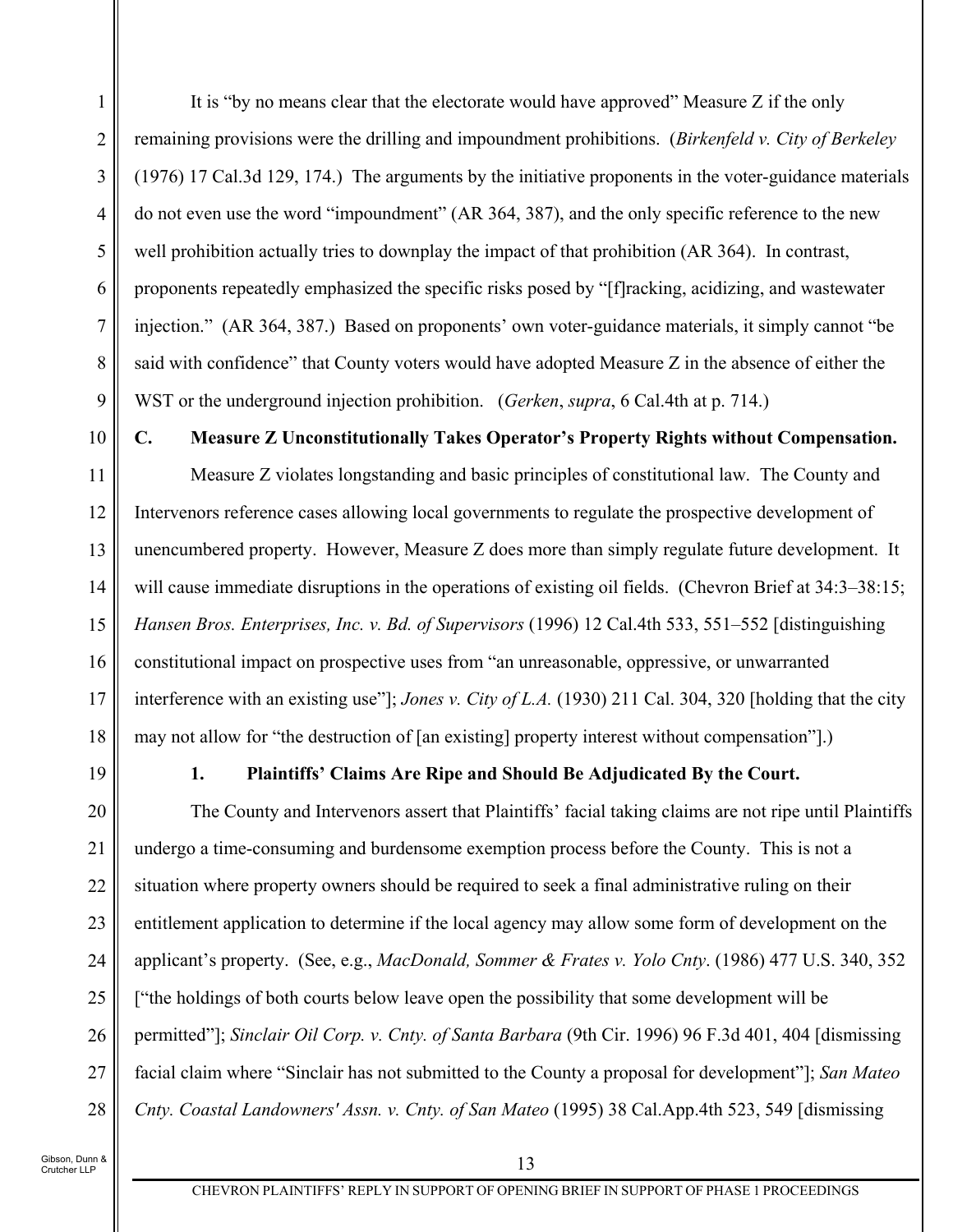challenge on ripeness grounds where "[t]he easement requirement would not arise unless and until a property owner submitted an application to divide land in the coastal zone"].)

3 4 5 6 7 8 9 10 11 12 Here, oil operators and royalty owners have set forth substantial evidence showing that they will undoubtedly lose economic value if Measure Z is implemented. Plaintiffs provided declarations of highly experienced and credentialed petroleum engineers who declared under oath that oil production in Monterey County cannot continue if Measure Z is implemented.<sup>7</sup> (See, e.g., Latham, Wilson, Kemp, Gore Decls.) All of these declarations have either been ignored (by the County) or subject to objections (by Intervenors). Neither party challenges the substantive validity of these statements, nor make any meaningful challenge to their qualifications or credentials.<sup>8</sup> An ordinance must be "declared invalid 'on its face' when its terms will not permit those who administer it to avoid confiscatory or unconstitutional results in 'any' potential application to the complaining parties." (*San Mateo Cnty. Coastal Landowners' Assn.*, *supra*, 38 Cal.App.4th at p. 547, fn. 16, citation omitted.)

13 14 15 16 17 18 19 20 21 22 23 Exhaustion of administrative remedies is not required where "the remedy is inadequate." (*L.A. Cnty. Employees Assn. v. Cnty. of L.A.* (1985) 168 Cal.App.3d 683, 686.) An administrative remedy is inadequate where "the administrative procedure is too slow to be effective, or when irreparable harm would result by requiring exhaustion of administrative remedies before seeking judicial relief[.]" (*City of San Jose v. Operating Engineers Local Union No. 3* (2010) 49 Cal.4th 597, 609, citations omitted; see also *Abelleira v. Dist. Ct. of App.* (1941) 17 Cal.2d 280, 296 [remedy was inadequate where "[c]ontinued operation of the business at the rate imposed pending the appeal may in some instances be so unprofitable as to amount to a destruction of the business"]; *L.A. Cnty. Employees Assn., supra*, 168 Cal.App.3d at pp. 686–87; *Soc. Servs. Union v. Cnty. of San Diego* (1984) 158 Cal.App.3d 1126, 1131.) Here, the implementation of Measure Z would have an immediate and significant financial

impact on Plaintiffs. (Latham Decl., ¶¶ 6, 12–26; Tubbs Decl., ¶¶ 50–60.) The administrative

exemption process identified in Measure Z provides no avenue for immediate relief from the

25

24

1

2

<sup>26</sup>  7 Oil operators and royalty owners will also incur substantial temporary damages if the Court lifts its order staying the effective date of Measure Z, and Plaintiffs are required to seek an administrative

<sup>27</sup>  28 The County submitted the declaration of petroleum engineer Alan Burzlaff with its opposition, but Mr. Burzlaff does not dispute that any application of Measure Z will impact ongoing oil operations from continuing within the County. (Suppl. Johnson Decl., Ex. 1 [Burzlaff Dep. Tr.] at 140:22–141:13.)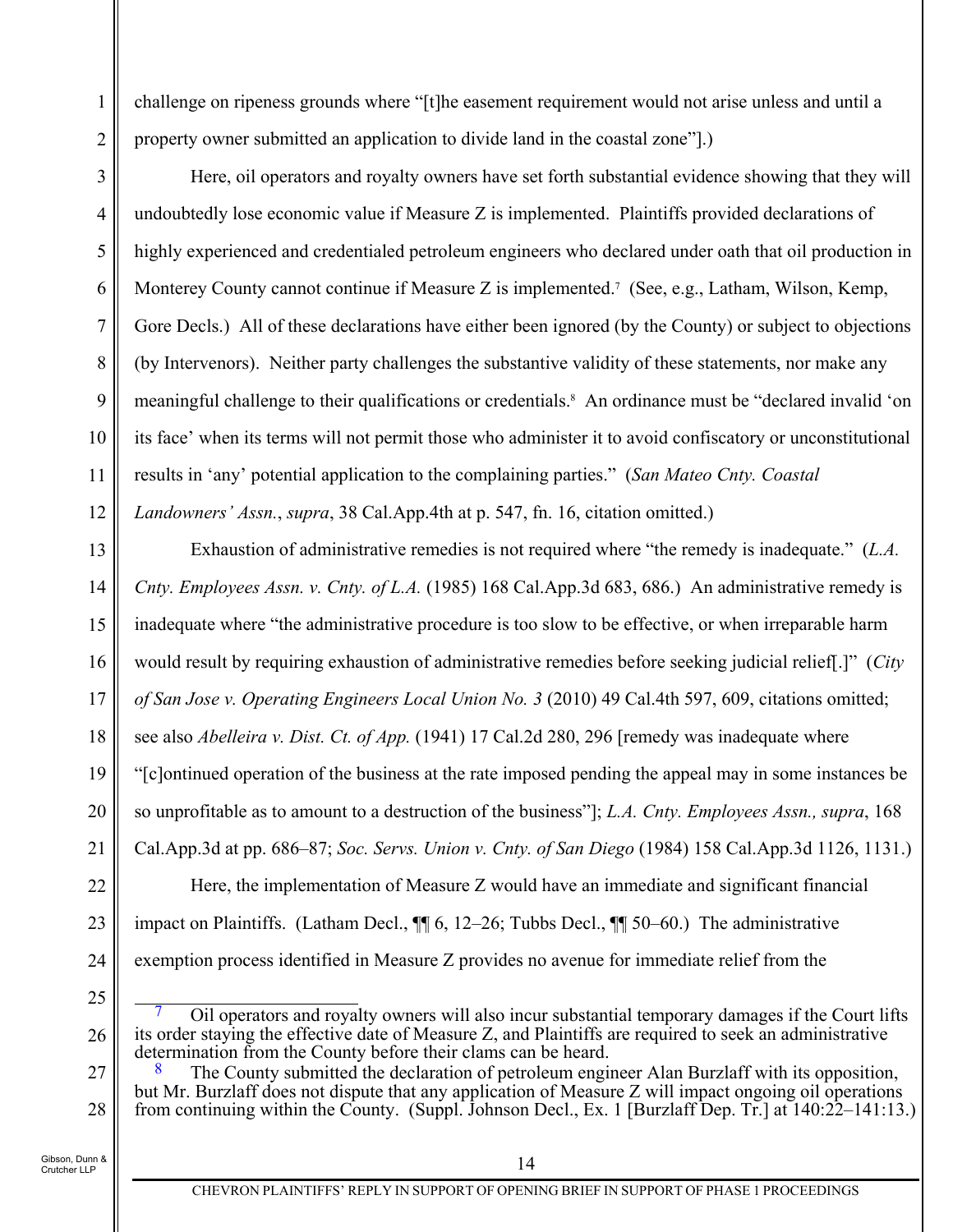**1** prohibitions imposed by Measure Z. (Suppl. RJN, Ex. 5 & 6.) In contrast to the cases cited by the 2 County and Intervenors, operators have a legal right to drill new wells under their permits, and they 3 would be irreparably harmed without an immediate legal ruling on the validity and confiscatory nature 4 of Measure Z. (Latham Decl.,  $\P$ , 6, 12-26.)

5 **2. The County Cannot Avoid Liability by Desperate Attempts to Narrow Measure Z.** 

6 While the County and Intervenors try to minimize the economic impact of Measure Z, their 7 interpretations cannot replace its plain language. And, even if their interpretation was ordered by the 8 Court and adopted by the County, it would not avoid the ultimate shutdown of oil operations from 9 Measure Z. Measure Z prohibits the reinjection of produced water for disposal, without a cost-effective 10 alternative means to dispose of the large amounts of produced water that are extracted from the current 11 production wells. (Kemp Decl., Ex. A at pp. 3, 52–55; Tubbs Decl., **1** 36; Latham Decl., **11** 20–21.)

12 The County has also proposed that Measure Z allows some unspecified system of replacement 13 wells that do not exceed the existing well count (CB at 9:18–10:15), but this interpretation is not shared 14 by Intervenors or the County's expert, and the County does not explain how it reconciles this 15 interpretation with the language of Measure Z. (Suppl. Johnson Deel., Ex. 1 [BurzlaffDep. Tr.] at 16 | 103:12-104:24.) In any event, this proposal is in direct conflict with DOGGR's policy of encouraging 17 the abandonment of idle wells. (Plaintiffs' RJN, Exs. 11, 12.) Given the large number of wells recently 18 abandoned in direct response to DOGGR's policy, operators do not have an excess number of wells that 19 can be shut-in so that needed wells can be drilled. (Tubbs Decl.,  $\P$  14–16; Plaintiffs' RJN, Ex. 22.) 20 Finally, the County and Intervenors make no attempt to show that it is economically feasible to require 21 treatment of all produced water through a reverse osmosis system. Even so, a reverse osmosis system 22 still generates a brine stream that must be disposed of through reinjection. (Tubbs Decl., 1 38–41, 55.)

## III. **CONCLUSION**

For the foregoing reasons, Measure Z is facially and legally invalid and should be struck down. 25 | DATED: October 17, 2017 Respectfully submitted,

GIBSON, DUNN & CRUICHER LLP

Attorneys for CHEVRON U.S.A. INC. et al.

Theodore J. Boutrous Jr.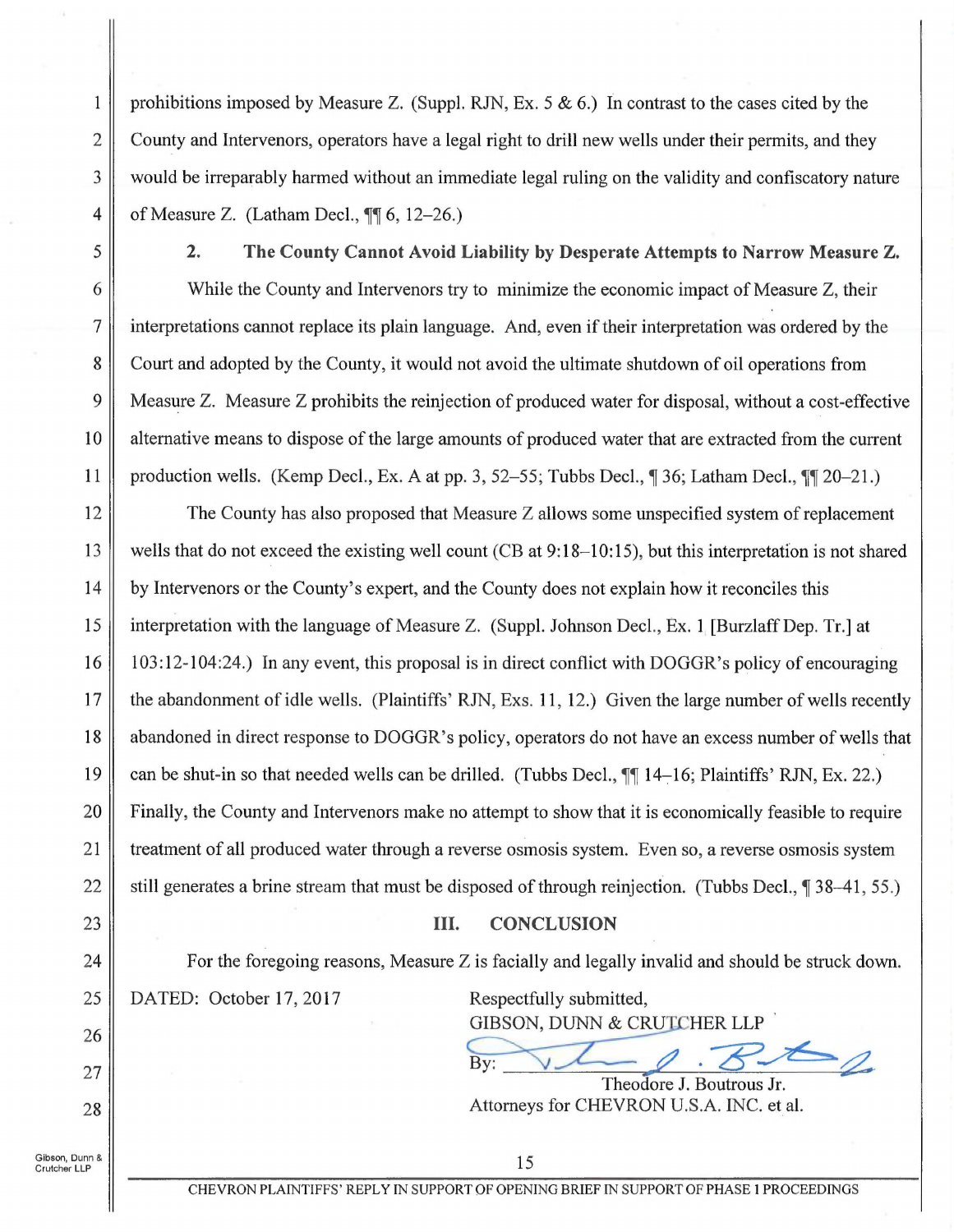|                                                              | <b>PROOF OF SERVICE</b>                                                                                                                                                                                                                                                                                           |
|--------------------------------------------------------------|-------------------------------------------------------------------------------------------------------------------------------------------------------------------------------------------------------------------------------------------------------------------------------------------------------------------|
| I, Matthew Wickersham, hereby declare as follows:            |                                                                                                                                                                                                                                                                                                                   |
| copy of the following documents:                             | I am employed in the County of Los Angeles, State of California; I am over the age of eighteen<br>years and am not a party to this action; my business address is located at 333 South Grand Avenue, Los<br>Angeles, California 90071. In said County and State, on October 17, 2017, I served a true and correct |
|                                                              | <b>CHEVRON PLAINTIFFS' REPLY IN SUPPORT OF OPENING BRIEF IN SUPPORT OF</b><br><b>PHASE 1 PROCEEDINGS</b>                                                                                                                                                                                                          |
| on the following persons:                                    |                                                                                                                                                                                                                                                                                                                   |
| Gene Tanaka                                                  | <b>Charles McKee</b>                                                                                                                                                                                                                                                                                              |
| Best Best & Krieger                                          | <b>County Counsel</b>                                                                                                                                                                                                                                                                                             |
| 2001 North Main Street, Suite 390                            | County of Monterey                                                                                                                                                                                                                                                                                                |
| Walnut Creek, CA 94596                                       | 168 West Alisal Street, 3rd Floor                                                                                                                                                                                                                                                                                 |
| gene.tanaka@bbklaw.com                                       | Salinas, CA 93901-2439<br>$m$ ckeecj@co.monterey.ca.us                                                                                                                                                                                                                                                            |
| Matt Kline                                                   | Deborah A. Sivas                                                                                                                                                                                                                                                                                                  |
| Dimitri D. Portnoi                                           | Alicia E. Thesing                                                                                                                                                                                                                                                                                                 |
| <b>Heather Welles</b>                                        | <b>Environmental Law Clinic</b>                                                                                                                                                                                                                                                                                   |
| O'Melveny & Myers LLP                                        | Mills Legal Clinic at Stanford Law School                                                                                                                                                                                                                                                                         |
| 1999 Avenue of the Stars                                     | 559 Nathan Abbott Way                                                                                                                                                                                                                                                                                             |
| Los Angeles, California 90067-6035                           | Stanford, CA 94305-8610                                                                                                                                                                                                                                                                                           |
| MKline@omm.com                                               | dsivas@stanford.edu                                                                                                                                                                                                                                                                                               |
| DPortnoi@omm.com                                             | athesing@stanford.edu                                                                                                                                                                                                                                                                                             |
| HWelles@omm.com                                              |                                                                                                                                                                                                                                                                                                                   |
| <b>Jason Retterer</b>                                        | Michael A. Geibelson                                                                                                                                                                                                                                                                                              |
| David Balch                                                  | Anna Shlafman                                                                                                                                                                                                                                                                                                     |
| $L + G$ , $LLP$                                              | Robins Kaplan LLP                                                                                                                                                                                                                                                                                                 |
| 318 Cayuga Street                                            | 2049 Century Park East, Suite 3400                                                                                                                                                                                                                                                                                |
| Salinas, CA 93901                                            | Los Angeles, CA 90067-3208                                                                                                                                                                                                                                                                                        |
| $\text{Jason}(a)$ lg-attorneys.com<br>David@lg-attorneys.com | MGeibelson@robinskaplan.com<br>Ashlafman@robinskaplan.com                                                                                                                                                                                                                                                         |
| Donald C. Oldaker                                            |                                                                                                                                                                                                                                                                                                                   |
| Clifford & Brown                                             | Manatt, Phelps & Phillips, LLP<br>Andrew A. Bassak                                                                                                                                                                                                                                                                |
| A Professional Corporation                                   | Christopher A. Rheinheimer                                                                                                                                                                                                                                                                                        |
| Attorneys at Law                                             | One Embarcadero Center, 30th Floor                                                                                                                                                                                                                                                                                |
| 1430 Truxtun Avenue, Suite 900                               | San Francisco, CA 94111                                                                                                                                                                                                                                                                                           |
| Bakersfield, CA 93301                                        | ABassak@manatt.com                                                                                                                                                                                                                                                                                                |
| DOldaker@clifford-brownlaw.com                               | CRheinheimer@manatt.com                                                                                                                                                                                                                                                                                           |
| Hollin H. Kretzmann                                          | Jacqueline M. Zischke                                                                                                                                                                                                                                                                                             |
| <b>Center for Biological Diversity</b>                       | A Professional Corporation                                                                                                                                                                                                                                                                                        |
| 1212 Broadway, Ste 800 ·                                     | PO Box 1115                                                                                                                                                                                                                                                                                                       |
| Oakland, CA 94612                                            | Salinas, CA 93902                                                                                                                                                                                                                                                                                                 |
| HKretzmann@biologicaldiversity.org                           | JZischkelaw@charter.net                                                                                                                                                                                                                                                                                           |

Gibson, Dunn & Crutcher LLP

 $\mathsf{I}$